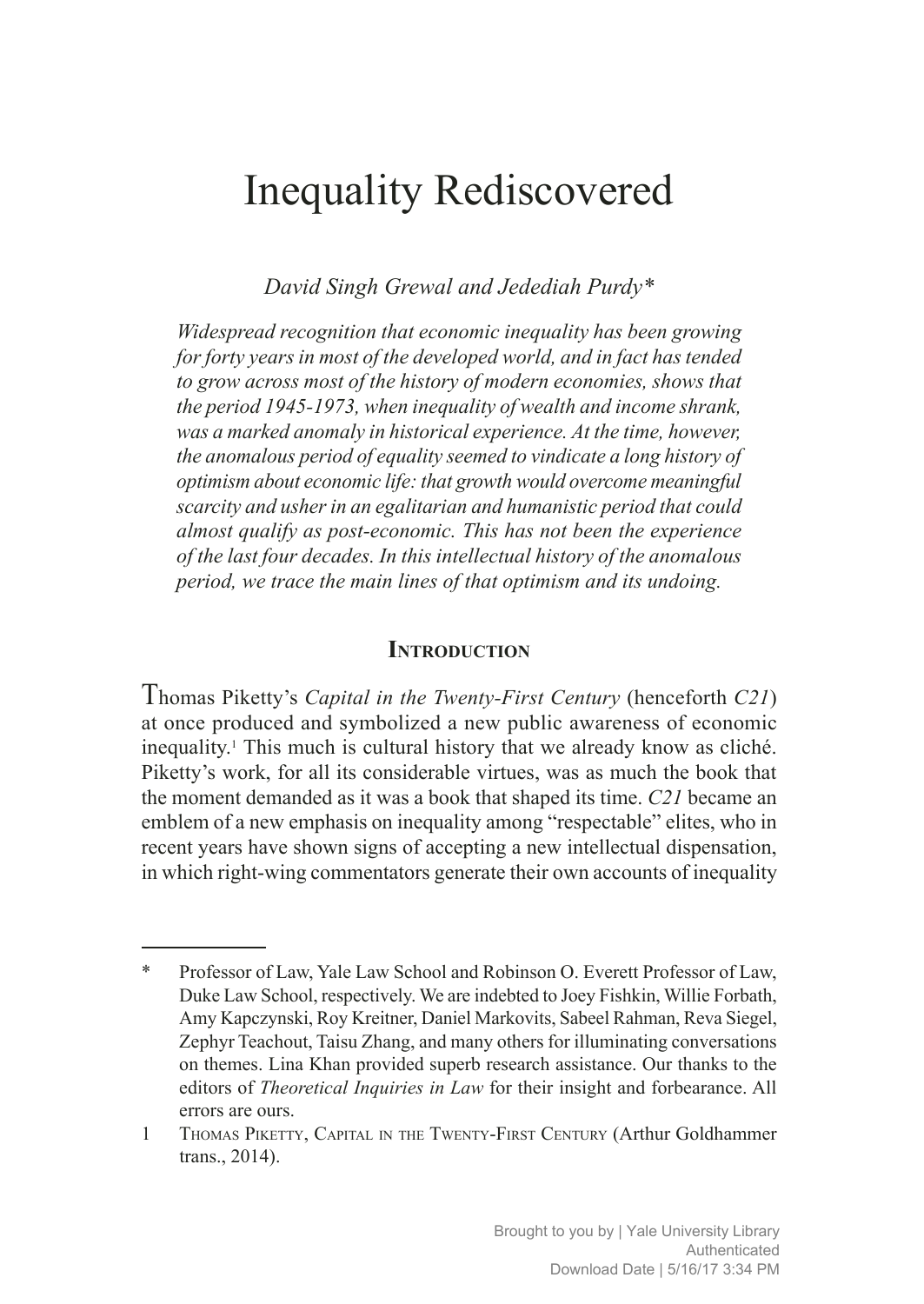and (*mirabile dictu!*) democratic socialism has reappeared at the American electoral table to a courteous reception.2

*C21* shows, so far without successful contradiction, that inequality of income and wealth has been growing in the developed world since the earlyto-mid 1970s.<sup>3</sup> It also shows that economic inequality grew from the late eighteenth century until World War I, with the major exception to this trend (apart from the generalized disasters of the Depression and two global wars) being the three decades following World War II. In this era, sometimes called the "Golden Age of Capitalism,"4 inequalities in wealth and income shrank across the North Atlantic democracies and remained relatively compressed until the early 1970s. Then they began what has become a dramatic resurgence, particularly in the concentration of income and wealth at the very highest echelons of distribution.

Piketty's argument was popularly associated with a "law" expressed in the inequality  $r > g$ ,<sup>5</sup> meaning that the rate of return on capital exceeds the rate of economic growth generally (producing disproportionate accumulation to the wealthy, who by definition hold capital). This expression summarizes empirical findings across a great variety of settings, from the antebellum plantation South to the England of Jane Austen's marriageable "incomes" to Silicon Valley, and is abstracted from any particular account of what produces the inequality (in both the algebraic and the macroeconomic senses of that word).

*C21* therefore sends readers off in search of mechanisms. In what ways do the diverse economies that Piketty examines — most saliently, our own produce, reproduce, and amplify inequality? Can we identify ways to intervene against inequality? Should these proceed through post-tax redistribution, or should they be aimed at the economic organization that allocates annual income in the first place, for instance through labor law or antitrust policies?<sup>6</sup> Piketty's findings also invite differentiation among considerations that his focus

<sup>2</sup> Jedediah Purdy, *Bernie Sanders's New Deal Socialism*, New Yorker, Nov. 20, 2015, http://www.newyorker.com/news/news-desk/bernie-sanderss-new-dealsocialism.

<sup>3</sup> *See* Piketty, *supra* note 1; *see also* David Singh Grewal, *The Laws of Capitalism*, 128 Harv. L. Rev. 626 (2014).

<sup>4</sup> *See* Stephen Marglin & Juliet Schor, The Golden Age of Capitalism: REINTERPRETING THE POSTWAR EXPERIENCE (1992).

<sup>5</sup> Piketty, *supra* note 1, at 354.

<sup>6</sup> Jacob Hacker, *The Institutional Foundations of Middle-Class Democracy*, Pol'y NETWORK (May 6, 2011), http://www.policy-network.net/pno\_detail.aspx?ID= 3998&title=The+institutional+foundations+of+middle-class+democracy.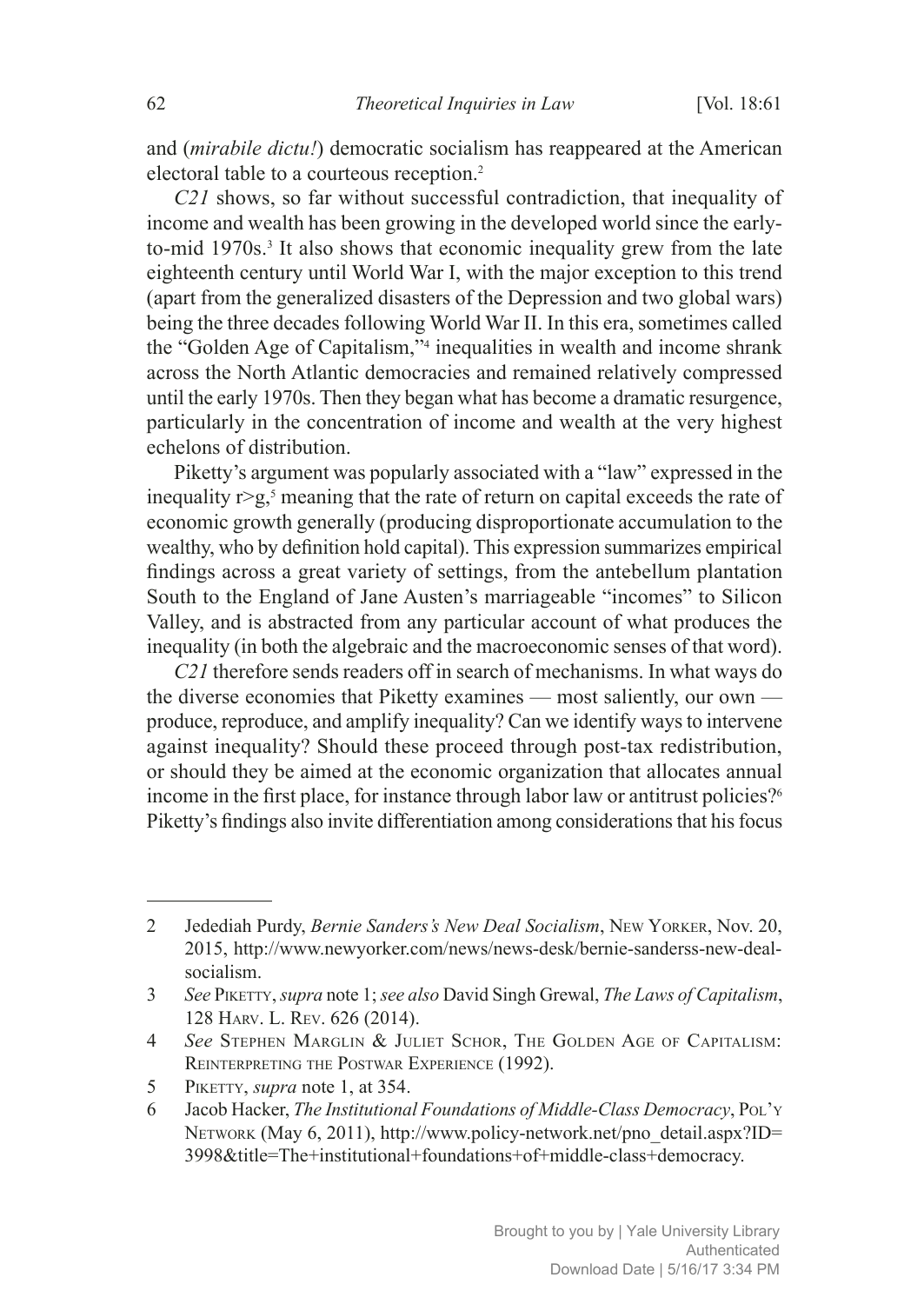on aggregate measures of wealth and income subsumes: which dimensions or effects of inequality are most important, and why?7

Developing responses to these questions requires connecting the topic of inequality in the abstract, trans-historical formulation that enables Piketty to develop his comparative empirics with a pair of themes that account for much of the energetic reception of *C21*. First is the relationship between economic inequality and political democracy: how far does economic inequality undermine civic equality and democratic responsiveness, tending toward a merger of economic power and political power? Second is the relationship between economic inequality and the lives people are actually able to lead: the choices that circumstances present to them, the sorts of work they can do, the levels of security they can enjoy, and so forth.8 Many of the answers lie in the laws that constitute various economic orders.

The revival of these themes is also an occasion to understand their relative absence in recent decades from legal scholarship and legal culture more generally. This Article begins interpreting contemporary scholarship and practice as a product of the "Golden Age of Capitalism": a period in which intellectual work was greatly influenced by the erroneous belief that the period of widely shared growth following World War II was a "new normal." Problems of inequality thus seemed marginal, even resolved, and could be set aside (as distinct from problems of poverty — then widely understood as the persistent exclusion of a subset of the population from genuine economic and social participation). The thought shaped by that era's presuppositions long outlived the empirical bases of their plausibility. Now the question is what will replace it.

The rest of this Article proceeds as follows. In Part I, we examine what we call, with due qualification, the "Golden Age of Capitalism." Section I.A. sets out certain key intellectual premises that were widely shared during this

<sup>7</sup> *See, e.g.*, John Rawls, A Theory of Justice 90-95 (1971) (on the concept of "primary goods": defined as those rights and resources that all persons have reason to value regardless of personal goals or life-plans); Amartya Sen, Inequality Reexamined 12-30 (1992) (addressing the question which dimensions of inequality, in respect to which resources and capacities, should be of greatest concern from a welfarist perspective).

<sup>8</sup> Piketty comments *en passant* in *C21* on both topics, expressing concern for a broadly defined "democracy" (which he sometimes seems to identify with a meritocratic careers-open-to-talent ideal). He also plays on nineteenth-century marriage comedies to argue that increasing levels of wealth inequality will direct ambition and energy toward currying the favor of the already wealthy, rather than developing one's own capacities — toward, that is, a social order of courtship and patronage. *See* Piketty, *supra* note 1, at 404-29.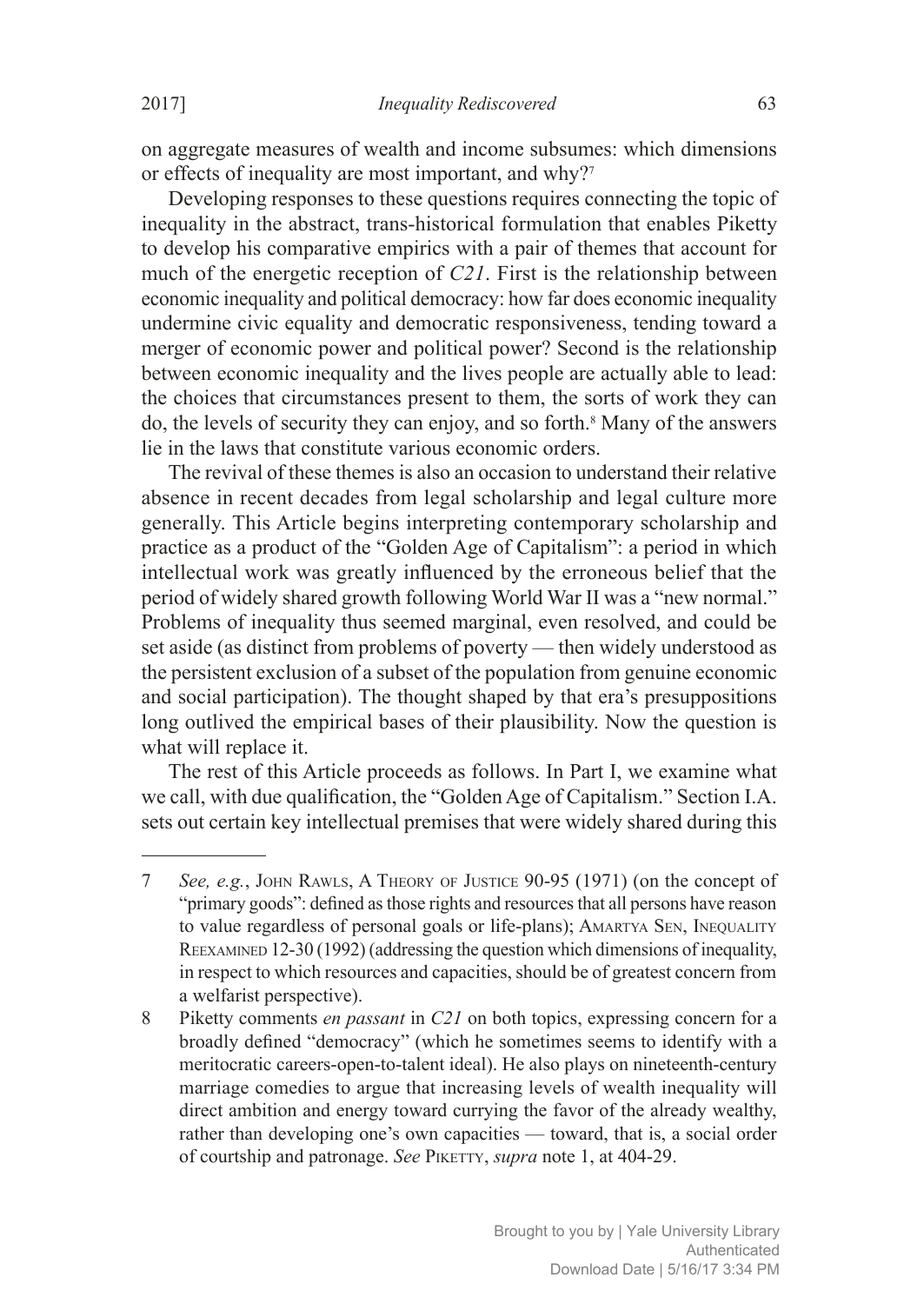period: that economic inequality would stabilize at a tolerable level, and that, if economic inequality did reach undesirable levels, an effective and legitimate state would be poised to correct it. Section I.B examines a specifically legal corollary of this optimistic view: a position that we call "legal liberalism," which identified law's role in social reform as chiefly that of providing adequate representation of all relevant interests within a scheme of fair procedures. In Part II, we locate Golden Age optimism in its larger historical context. Section II.A. sets Golden Age optimism in a hundred-year history of economic thinking that predicted that growth would overcome scarcity, a tradition of thought beginning in John Stuart Mill and continuing through John Kenneth Galbraith. Section II.B. shows how Golden Age optimism was eroded criticism from both left and right. The last Part concludes.

# **I. The Golden Age of Capitalism**

Before we begin our discussion on the optimism and legal liberalism that characterized the "Golden Age," it should be clarified that we use the term to refer to the period in which robust growth was widely shared, particularly among white, male workers. To be clear, we are alert to, and do not mean to play down, the many historical ironies and omissions in the use of this term, and we intend those ironies in invoking it. It was not a golden age for those who were excluded from its rewards on the basis of race, sex, or otherwise. It was not a golden age for much of the colonial and postcolonial world. And, of course, the sense in which it was a golden age is ambivalent: it was a golden age *for* capitalism in the sense that perplexities and conflicts long thought endemic to market economies appeared to many observers to have resolved themselves. For all of this, it is nonetheless true that this was also a period in which many working people enjoyed a degree of security, social standing, and leisure that was unprecedented in human history, and has since receded.

## **A. The Premises of Mid-Century Optimism**

The Golden Age shaped thinking about the kinds of problems that inequality presents and the solutions to which it is susceptible. From political philosophy to public policy to law, much of the inherited intellectual framework in the United States and elsewhere in the Anglophone world reflects the assumptions of that period. Summarized alliteratively, these are the assumptions of economists Simon Kuznets and John Maynard Keynes.<sup>9</sup> The first assumption

<sup>9</sup> For discussions of these premises of Kuznets and Keynes, see PIKETTY, *supra* note 1, at 13-15 (discussing the Kuznets curve), and FRED HIRSCH, SOCIAL LIMITS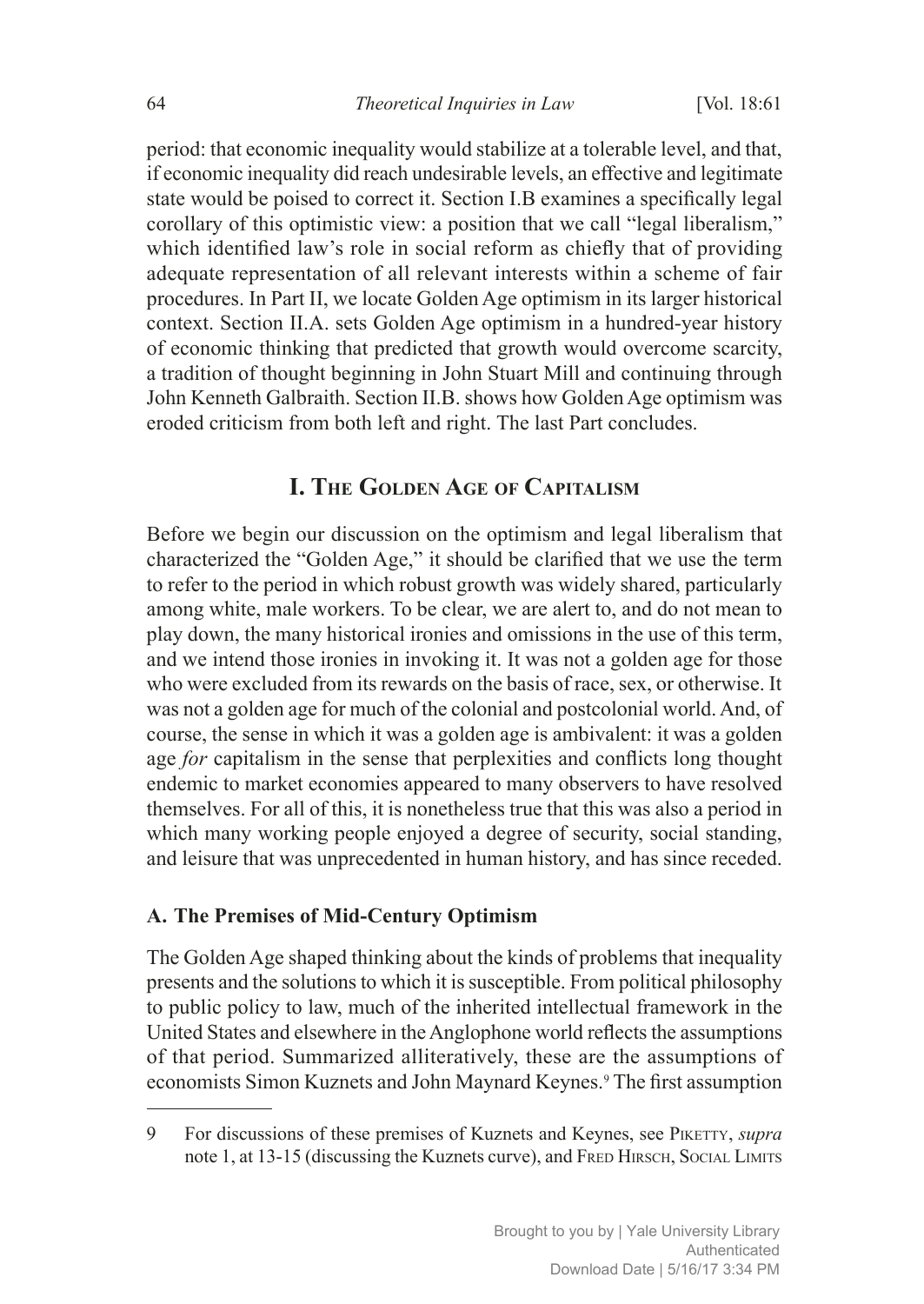is the confidence that economic growth would bring a period of increased inequality, which would then decline and stabilize at a tolerable level. This assumption is crystallized in Kuznets's tracing of income inequality via a set of twentieth-century U.S. tax returns.10 Soon matched by doppelgangers, such as the "environmental Kuznets curve,"11 the Kuznets curve became a kind of macroeconomic shorthand for optimism about the social meaning of economic growth. Growth would correct, in time, the problems that came with it.

Keynes stands here for the second assumption of the Golden Age: that the state had lastingly acquired the expertise, power, and legitimacy to manage economic life for social ends. Although the core of Keynes's contribution to postwar economic governance was the management of business cycles through demand stimulus (via public spending or relaxed interest rates),<sup>12</sup> the appeal of his thought rested on a larger image of political and social life. In this image, as Keynes famously put it, the "economic problem" (basically the problem of scarcity) was on the way to being solved.<sup>13</sup>

Taken together, the optimistic assumptions of Kuznets and Keynes implied that economic inequality would not prove self-accelerating and that, in any event, accumulations of private wealth would not undermine the basic operations of the democratic state, including its management of the economy. The violent intellectual and practical struggle between market order and political order had been resolved on terms of mutually beneficial peace, with the upper hand decisively belonging to a liberal-democratic state staffed by experts in political economy.14 These premises describe the common sense of the North Atlantic countries in the "thirty glorious years"<sup>15</sup> following World War II, when high rates of growth, effective national controls on the international movement of capital, and a strong political role for organized labor resulted in widely

- 12 John Maynard Keynes, General Theory of Employment, Interest and Money (1936).
- 13 John Maynard Keynes, *Economic Possibilities for Our Grandchildren*, *in* Essays in Persuasion 358 (1963).
- 14 David Singh Grewal & Jedediah Purdy, *Introduction: Neoliberalism and Law*, 77 Law & Contemp. Probs. 1 (2014).
- 15 Jean Fourastié, Les Trente Glorieuses, ou la révolution invisible de 1946 <sup>a</sup> 1975 (1979).

to Growth 123-36 (1976) (describing the importance of this Keynesian premise to the viability of the mixed economies of the twentieth century).

<sup>10</sup> Simon Kuznets, *Economic Growth and Income Inequality*, 45 Am. Econ. Rev. 1 (1955).

<sup>11</sup> Gene M. Grossman & Alan B. Krueger, *Economic Growth and the Environment*, 110 Q.J. Econ. 2 (1995) (arguing that pollution rises early in the development process, and then falls as wealthy societies adopt environmental regulations).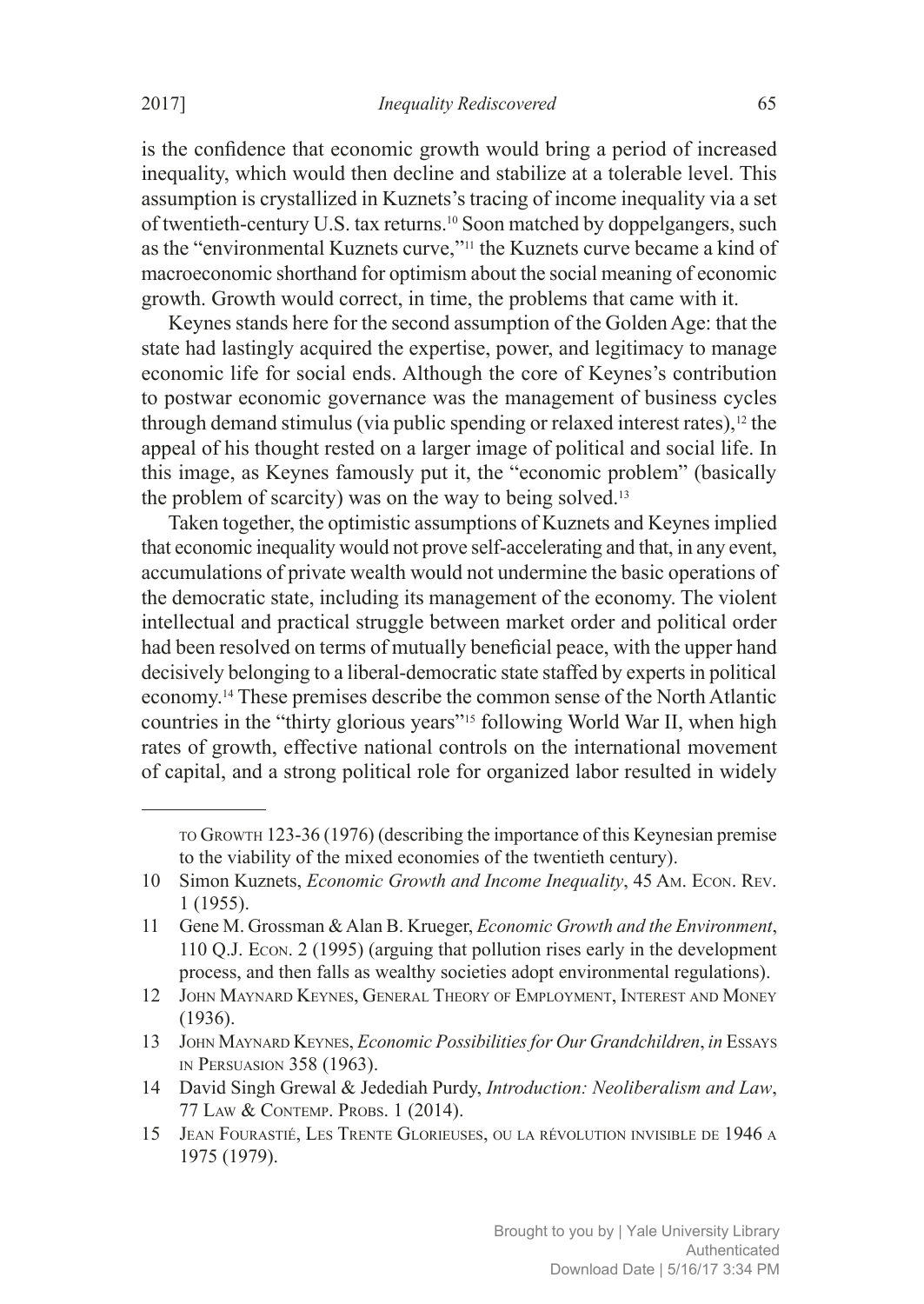shared prosperity. There were important exceptions to the trend of economic inclusion, notably African-Americans in the United States, but it was typical of the time that these, like other pockets of poverty or social vulnerability, were regarded as *exceptions*, and the assumed solution among elites was to incorporate them into a system generally regarded as working for everyone.16 This common sense implied that there was no great reason to expect wealth inequality to be self-compounding, and that, if inequality did grow, no reason that a democratic political order should not be able to sort it out.

Piketty's findings allow us to recognize that both of these assumptions were generalizations from an anomalous period of widely shared growth within a politically tamed capitalism.17 While Piketty's findings directly undermine the expectation of an increasingly or at least stably equitable economic distribution, they also direct attention to the role of the state and democratic feedback in mid-century optimism about equality. However, these assumptions continue to work on habits of thought, including thinking about political and legal action, which were enshrined in professional and institutional forms just as, ironically enough, their basis in fact was being undermined.

We begin with political philosophy, and at the end of the anomalous period of economic equality. Hegel's dictum that the owl of Minerva flies at dusk, that an age becomes self-conscious only as it ends, was perhaps never more poignantly true than when John Rawls published *A Theory of Justice* in 1971, shortly before the rapid decline of the Golden Age got underway.<sup>18</sup> Rawls devoted a bit more than three pages to "the fair value of political liberty," that is, the problem of ensuring that formally equal rights to political participation should not be undermined by unequal economic power.19 He recognized the possibility that unequal political power might arise from unequal economic power, then entrench itself in the legal rules of both political and economic life.20 But his response rested squarely on the Keynesian premise: in its distributive capacity, government should re-sort wealth in an ongoing way to avoid excessive concentrations of economic power, while also using public financing of elections to protect the political process from colonization

19 *See id.* at 224-27.

<sup>16</sup> This assumption is at the foundation of Brandon Terry's recent critique of Rawlsian political theory for relying on an optimistic narrative of the civil rights movement. *See* Brandon Michael Terry, Which Way to Memphis?: Political Theory, Narrative, and the Politics of Historical Imagination in the Civil RIGHTS MOVEMENT (2012).

<sup>17</sup> Jonathan Hopkin, *The Politics of Piketty*, 65 BRIT. J. Soc'y 1 (2014) (emphasizing that Piketty's narrative needs to be understood in a political frame).

<sup>18</sup> Rawls, *supra* note 7.

<sup>20</sup> *Id.* at 226.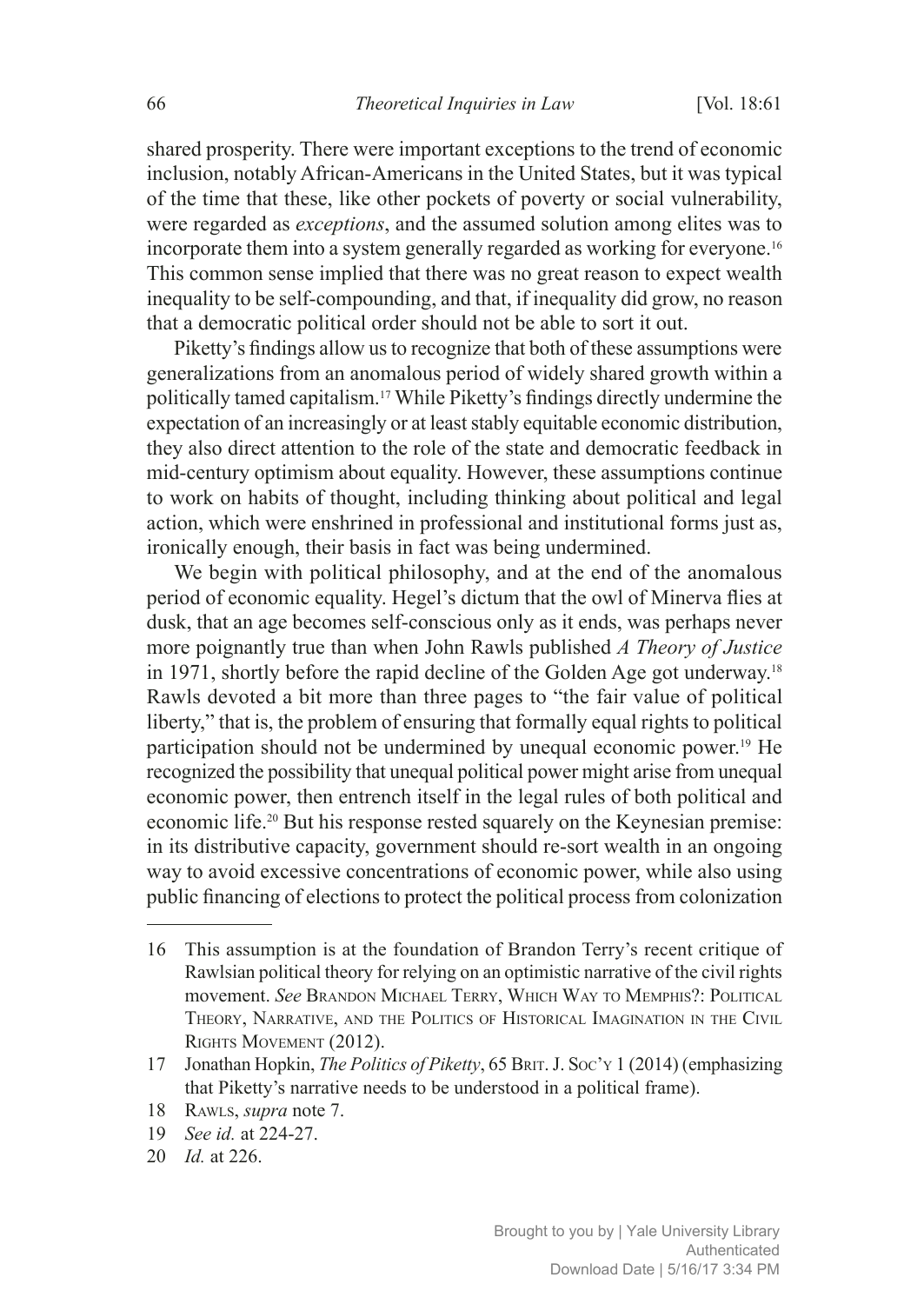by private wealth. All of this appeared in Rawls's thought as, in effect, an important administrative task for a postwar state that he assumed would have the power, expertise, and legitimacy to carry it out. Rawls offered no sustained reflection on the ways that unequal wealth might arise from within, or break free of, a basically social-democratic state, and then impose its own logic of power throughout both economic and political life. <sup>21</sup>

Rawls wrote that if such questions arose, they would "belong to political sociology," rather than to his theory of justice.<sup>22</sup> In the context of the academic disciplines, this is a cogent division of intellectual labor. But the thought that a theory of justice could set aside problems of "political sociology" put the cart before the horse in one key respect. Rawls's theory of justice owed its great appeal partly to its being able to *presuppose* a "political sociology" characterized by the assumptions of Kuznets and Keynes. Rawls's thought presented an idealizing and rationalizing account of a certain kind of postwar state, one poised to manage economic life so thoroughly as to make economic processes *objects* of political choice and control, rather than allowing them to determine the *agents* of political power and change. Rawls portrayed the economy as the site of distributive shares that could be allocated by rules allowing only those inequalities that benefit the least advantaged.23 He treated the choice between socialism and private ownership as an open one in principle.24 To conceive of economic life in this manner requires assuming that economic life is basically a plastic object of regulation, not a source of barriers to, and disruption of, the political project of justice.

Because it rests on these (in hindsight) contingent assumptions, Rawls's project represents the apogee of a body of thought that preceded the postwar period by many decades but came to its fullest flowering then. This line of thinking forecasted the diminishing importance of the distinctively economic domain of life: as scarcity receded with the growth of aggregate wealth, the constraints that scarcity had long imposed on economic life would also recede, opening new possibilities for economic and social order.

<sup>21</sup> Rawls returned to the topic of the fair value of the political liberties in John Rawls, Political Liberalism 356-63 (1993). In this book, published twenty-two years after *A Theory of Justice*, he also sounded a note of concern about trends to inequality: "[T]he invisible hand guides things in the wrong direction and favors an oligopolistic configuration of accumulations that succeeds in maintaining unjustified inequalities and restrictions on fair opportunity." *Id.* at 267.

<sup>22</sup> Rawls, *supra* note 7, at 226-27.

<sup>23</sup> *See id.* at 60-74.

<sup>24</sup> *See id.* at 270-74 (comparing free-market and socialist economies, either of which might be implemented in a manner consistent with Rawls's principles).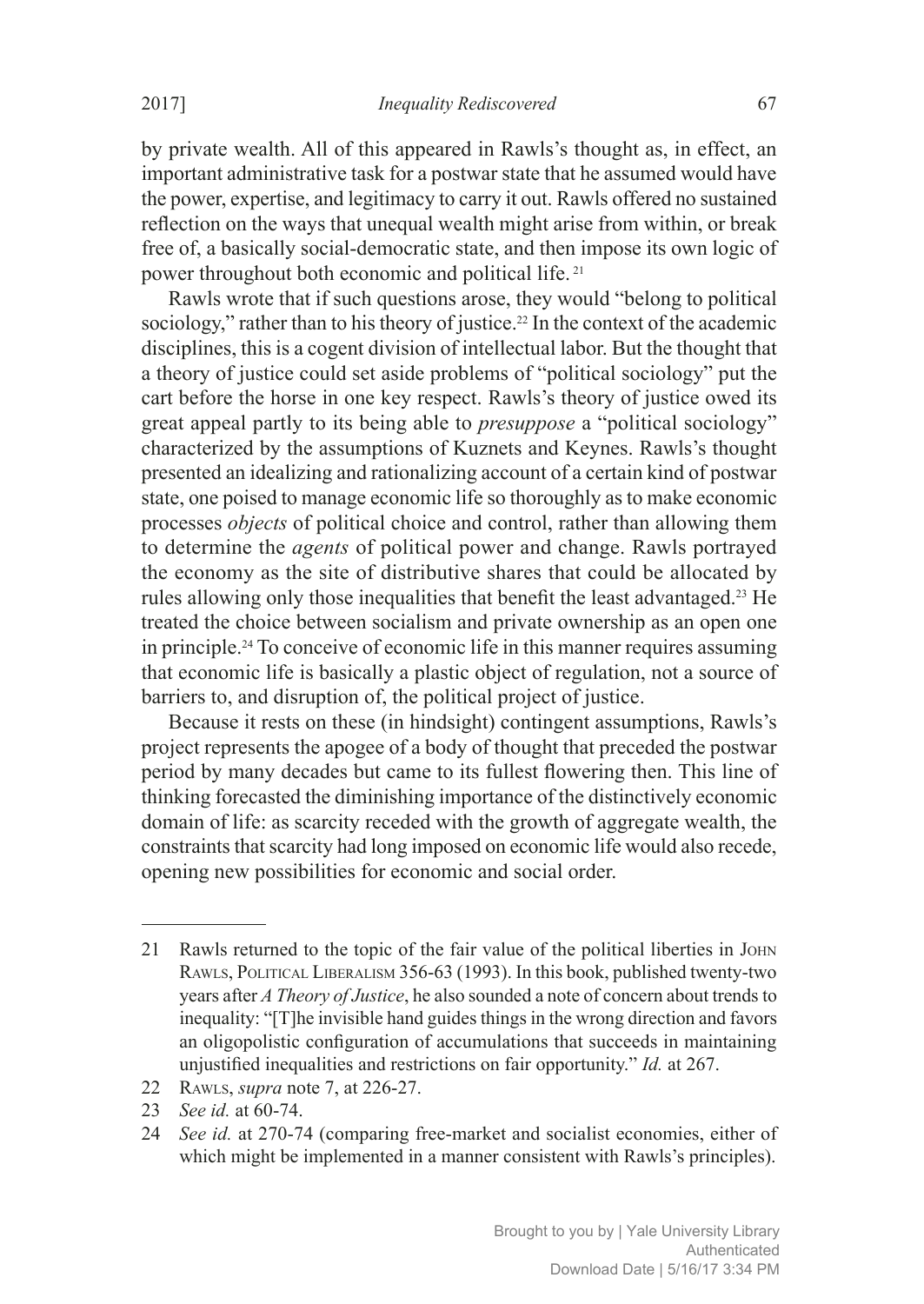### **B. Legal Liberalism**

The principles of postwar political liberalism, of which Rawls was perhaps the preeminent exponent, did not stay sequestered in philosophical abstraction but influenced a generation of legal thought and activism. The defining tendency of progressive legal thought and practice in the late 1960s and early 1970s crystallized intellectually and institutionally (the latter in American law schools, clinics, and litigation organizations) around a position often called *legal liberalism*. <sup>25</sup> Legal liberalism was defined by its emphasis on the use of litigation and adjudication-like procedures to protect individuals against arbitrary discrimination with respect to their basic interests — that is, to ensure the formal preconditions of their full participation in political, economic, and social institutions.

This agenda has as some of its signal achievements the dismantling of public segregation on equal protection grounds;26 the development of the constitutional doctrine of gender equality, which has pressed hard against laws treating men and women differently and influenced a new body of law advancing LGBTO claims on grounds of both liberty and equality;<sup>27</sup> and the rise of procedural preconditions, usually in the form of a right to a hearing, before loss of a legal interest in life, liberty, or property.<sup>28</sup> This procedural requirement has been interpreted to include public benefits and public employment; the guarantee of due process applies to state provision as well as deprivation of more traditional interests such as chattel or bodily liberty.29 Across the country, the Legal Services Corporation and other poverty-law organizations provided representation for this sort of procedure, as well as for tenants in housing court, small-claims court, and other redoubts of procedural protection. Law students in clinical programs learned to do the same.<sup>30</sup>

<sup>25</sup> Steven M. Teles, The Rise of the Conservative Legal Movement 22-57 (2008).

<sup>26</sup> *See* Brown v. Bd. of Educ., 347 U.S. 483 (1954).

<sup>27</sup> *See* United States v. Windsor, 133 S. Ct. 2675 (2013) (invalidating Defense of Marriage Act substantially on equal protection grounds); Romer v. Evans, 517 U.S. 620 (1996) (invalidating on equal protection grounds a state constitutional amendment that denied statutory antidiscrimination guarantees to LQB people); United States v. Virginia, 518 U.S. 515 (1996) (invalidating on equal-protections grounds a policy excluding women from enrolling at a public military institute); Craig v. Boren, 429 U.S. 190 (1976) (establishing intermediate scrutiny of sexbased classifications).

<sup>28</sup> *See, e.g.*, Goldberg v. Kelly, 397 U.S. 254 (1970) (requiring a hearing before termination of welfare benefits).

<sup>29</sup> *See id.*

<sup>30</sup> *See* TELES, *supra* note 25, at 30-41 (on the rise of legal aid within American law schools and as a key ethical obligation of American lawyers generally).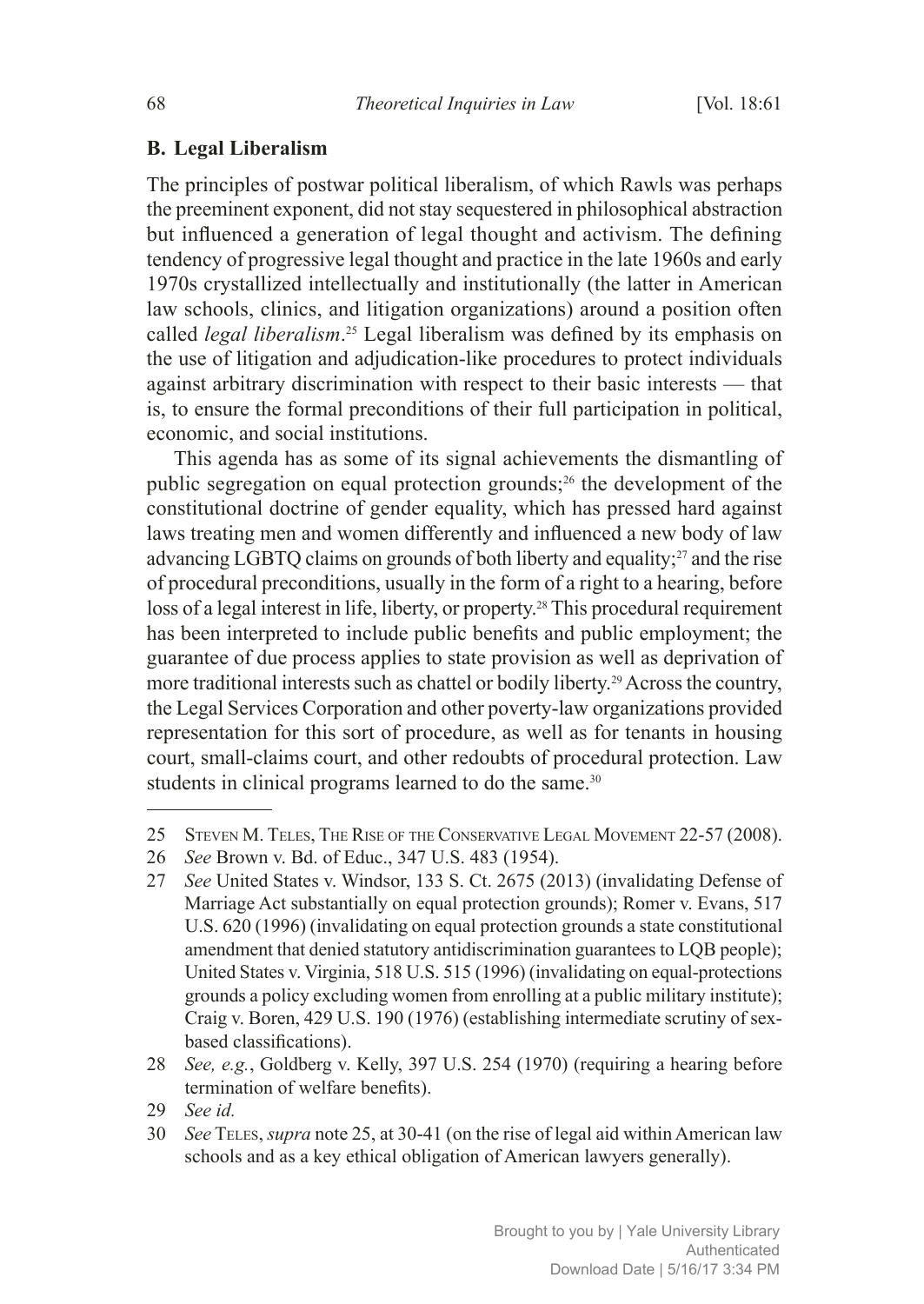This institutional and pedagogical apparatus was the product of a powerful, generative consensus among legal elites in the late 1960s and early 1970s: that ensuring due process and formal equality to those who might otherwise go unrepresented was a professional responsibility, indeed, the defining collective obligation of lawyers. The term "public-interest work" was no accident, for this idea of the profession's duty owed much to the currency of a nonpartisan ideal of the public interest.<sup>31</sup> This was a feature of a moment of liberal intellectual optimism that the public interest in need of active advocacy could be defined as a kind of remainder of democratic pluralism, focused on the literally voiceless (values pertaining to the environment) and those who lacked organized voice backed by money or institutional heft (such as the disorganized poor and consumers). Procedural guarantees seemed an intuitive way to bring these otherwise neglected interests into authoritative decision-making processes.

The paradigm of legal liberalism has long defined much of public-interest law. However, it was put to rest when the Supreme Court, as a means of engaging economic exclusion directly, ruled that legislatures faced only ordinary rational-basis review of their eligibility criteria for public benefits  $(1970)$ ;<sup>32</sup> that policies bearing unequally on the poor, even with respect to such basic interests as education, would also receive only ordinary rational-basis review  $(1973)$ ;<sup>33</sup> and that policies that predictably and persistently disadvantaged African-Americans would also be immune from elevated review as long as they were facially neutral and not motivated by racial animus  $(1976)^{34}$ Described a bit too cynically, the result was a world characterized by pockets of individual-level procedural protection, from the guarantee of a criminal defense lawyer (often woefully inadequate in substance, especially outside the federal courts) to hearings for Social Security disability applicants, combined with a sweeping denial of public resources in education, housing, and food, and wildly disparate racial and class outcomes in the criminal justice system. Procedure and formal equality — the first being, in effect, the institutional guarantor of the second — turned out to be inadequate to check either the growth or the legal-political amplification of substantive economic inequality, and may even have offered the latter a sheen of legitimacy.

None of this means that the program of legal liberalism was conceptually misbegotten or somehow inherently an apologia for substantive inequality. As Samuel Moyn has recently argued about human rights in wartime, the

<sup>31</sup> *Id.* at 58-63; Charles Reich, *The New Property*, 73 Yale L.J. 733 (1964).

<sup>32</sup> Dandridge v. Williams, 397 U.S. 471 (1970).

<sup>33</sup> San Antonio Indep. Sch. Dist. v. Rodriguez, 411 U.S. 1 (1973).

<sup>34</sup> Washington v. Davis, 426 U.S. 229 (1976).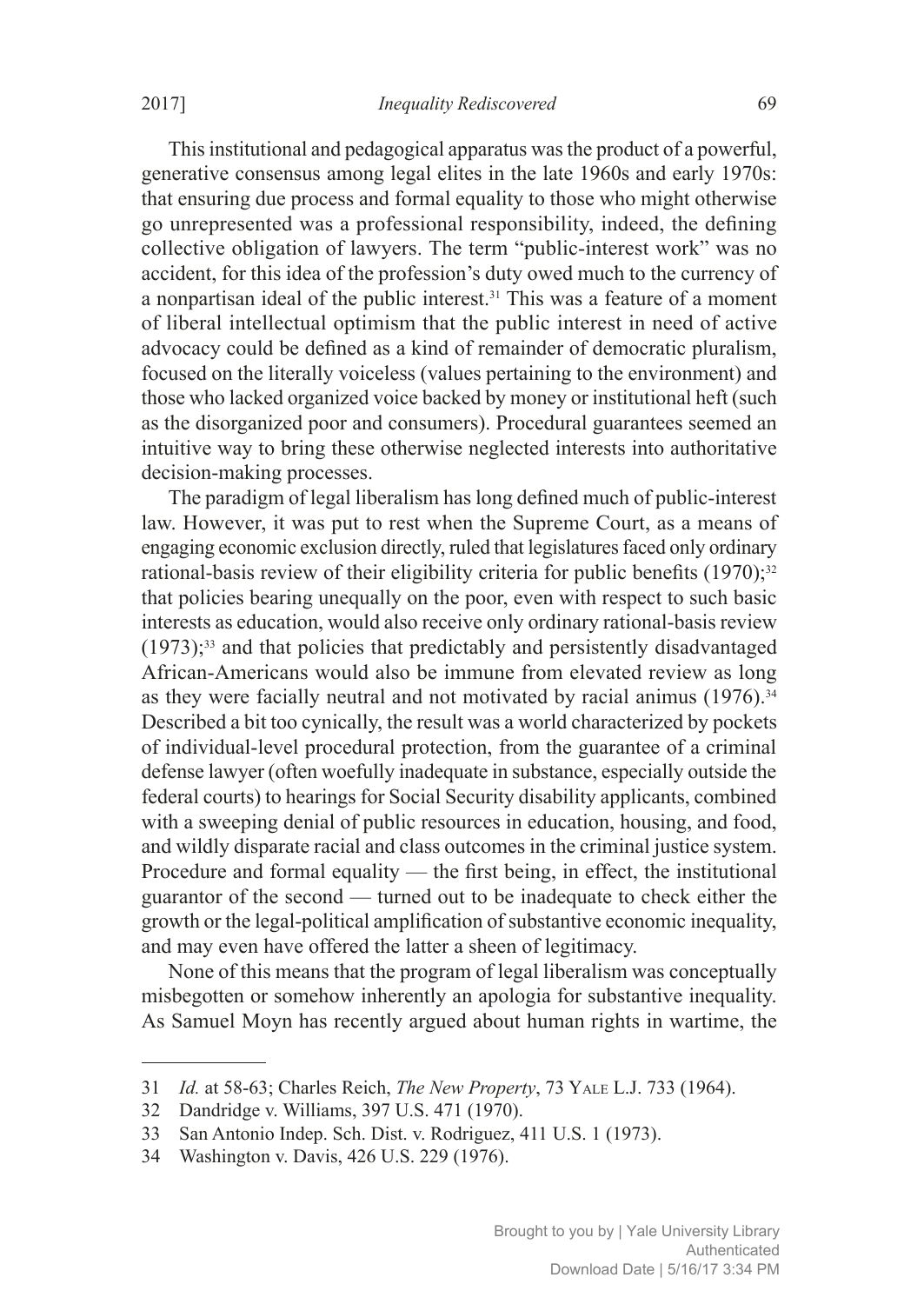question is strategic and historical more than conceptual.35 In a time when social provision seemed to be increasing, economic inequality stable or decreasing, and economic and social participation opening to previously excluded groups, legal liberalism seemed just the right strategy to press forward a strategy of inclusion. It was when the underlying trends failed and receded — when the premises of Kuznets and, soon enough, Keynes as well began to shake that procedural advances were left high and dry, as islands of hearings in a general desolation.

The most far-sighted legal scholars insisted on the inadequacy of a purely formal program of social inclusion where that simply meant incorporating individuals into an increasingly unequal economic order.<sup>36</sup> Nonetheless, much of legal scholarship and most of practical legal activism take their cues from the courts and, to a lesser extent, from the paradigms of earlier legal successes made salient by memory — whether personal recollection or the official memory of the profession, transmitted in the form of classroom legal liberalism. In the following decades, public law, exemplarily constitutional law, continued to develop in theory and practice the concepts of formal equality and procedural protection, while private law became largely the domain of increasingly refined arguments over how best to achieve economic efficiency. This division of labor made sense on the Kuznets-Keynes premises that, first, the otherwise efficient economy was probably not amplifying inequality, and, second, if it were, a competent and legitimate state stood ready to redistribute wealth in the post-hoc tax-and-transfer scheme long favored by law-andeconomics scholars.37 If, on the contrary, self-accelerating inequality were contributing to the undermining of state capacity to make corrective transfers, then this division of labor would be mutual, self-imposed blindness: blind on the public-law side to the threat that economic inequality posed to legal and political equality, and, on the private-law side, blind to the growing implausibility of the tax-and-transfer *deus ex machina*. 38

<sup>35</sup> Samuel Moyn, *Civil Liberties and Endless War*, Dissent, Fall 2015, https://www.dissentmagazine.org/article/civil-liberties-and-endless-war.

<sup>36</sup> Bruce Ackerman, *Beyond Carolene Products*, 98 Harv. L. Rev. 4 (1985); Owen M. Fiss, *Groups and the Equal Protection Clause*, 5 Phil. & Pub. Aff. 107 (1976).

<sup>37</sup> For a criticism of this conventional approach, see Zachary Liscow, *Reducing Inequality on the Cheap: When Legal Rule Design Should Incorporate Equity as Well as Efficiency*, 123 Yale L.J. 2134 (2014).

<sup>38</sup> The familiar emphasis on Kaldor-Hicks efficiency in the economic analysis of law, which reserves distributive judgments to post-hoc tax-and-transfer schemes, takes its moral plausibility from the premise that tax-and-transfer is practically interchangeable with embedded "pre-distributive" policies such as labor law and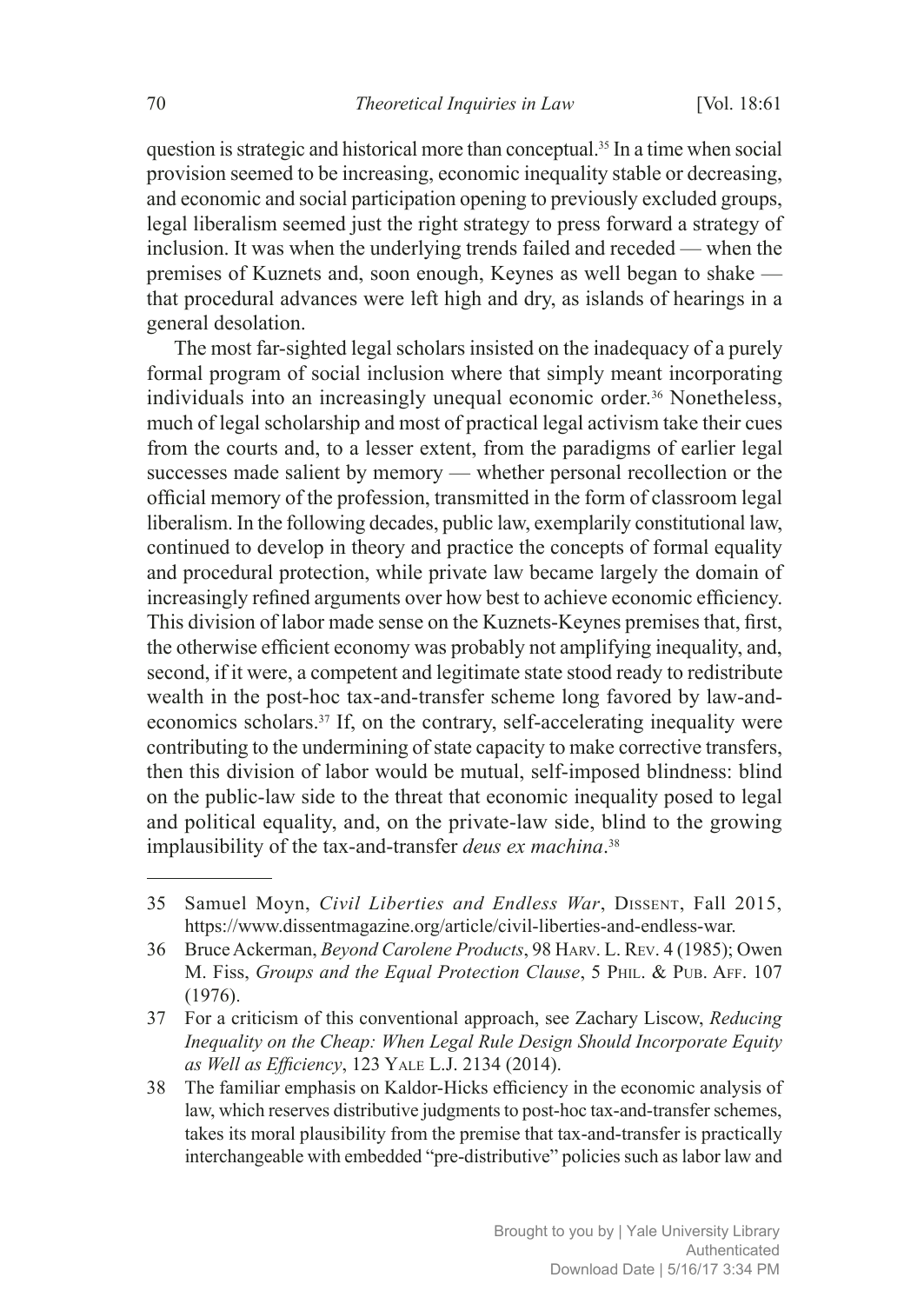# **II. Overcoming Inequality: Economic Optimism in Historical Perspective**

## **A. A Century of Optimism**

The optimism about overcoming scarcity that marked participants in this consensus had a key progenitor in John Stuart Mill. In his 1848 *Principles of Political Economy*, Mill argued that the era of money-making and businessdriven busyness that he was living through would prove a historical anomaly.39 In good time, Mill predicted, people would find their material needs met by growing social wealth and would turn to other priorities, especially selfdevelopment and non-instrumental personal relationships. In Mill's account, social life, the realm of relationships defined neither by the self-interested instrumental rationality of the marketplace nor by the formality and hierarchical authority of politics, would spontaneously implement post-economic, humanistic priorities — for no greater, or lesser, reason than that women and men would grow sick of money-making and appreciate that they had better things to do with their lives. A culture devoted to making money had something wrong with it, Mill reckoned, and the perspicacity of free individuals would recognize this and set it right.

Keynes's forecast in his 1930 essay *Economic Possibilities for Our Grandchildren*, that the problem of scarcity might be overcome after another century, was an extension of Mill's argument, augmented by intervening decades of compound growth.40 Keynes followed Mill in proposing that, with scarcity overcome, the defining question of collective life would no longer be how to create wealth, but rather how to use leisure. The most socially prized people would be those who showed others gracious, edifying, and pleasurable ways to spend their time and powers toward non-accumulative ends.41 Keynes even suggested, again echoing Mill (and perhaps waxing a bit mischievous), that the pursuit of wealth as an end in itself, having exhausted

40 *See* Keynes, *supra* note 13.

antitrust: that is, both approaches must have the same redistributive potential and face the same political-economy barriers to redistribution. The recognition that when economic inequality is produced silently, as it were, in the embedded distributive scheme of economic life, it both tends to increase and gets translated into political power, should be the end of complacency about the prospect of post-hoc redistribution.

<sup>39</sup> *See* John Stuart Mill, Principles of Political Economy bk. IV, ch. 6 (1848) (favorably forecasting what he calls "the stationary state" of a post-growth society).

<sup>41</sup> *See id.* at 372.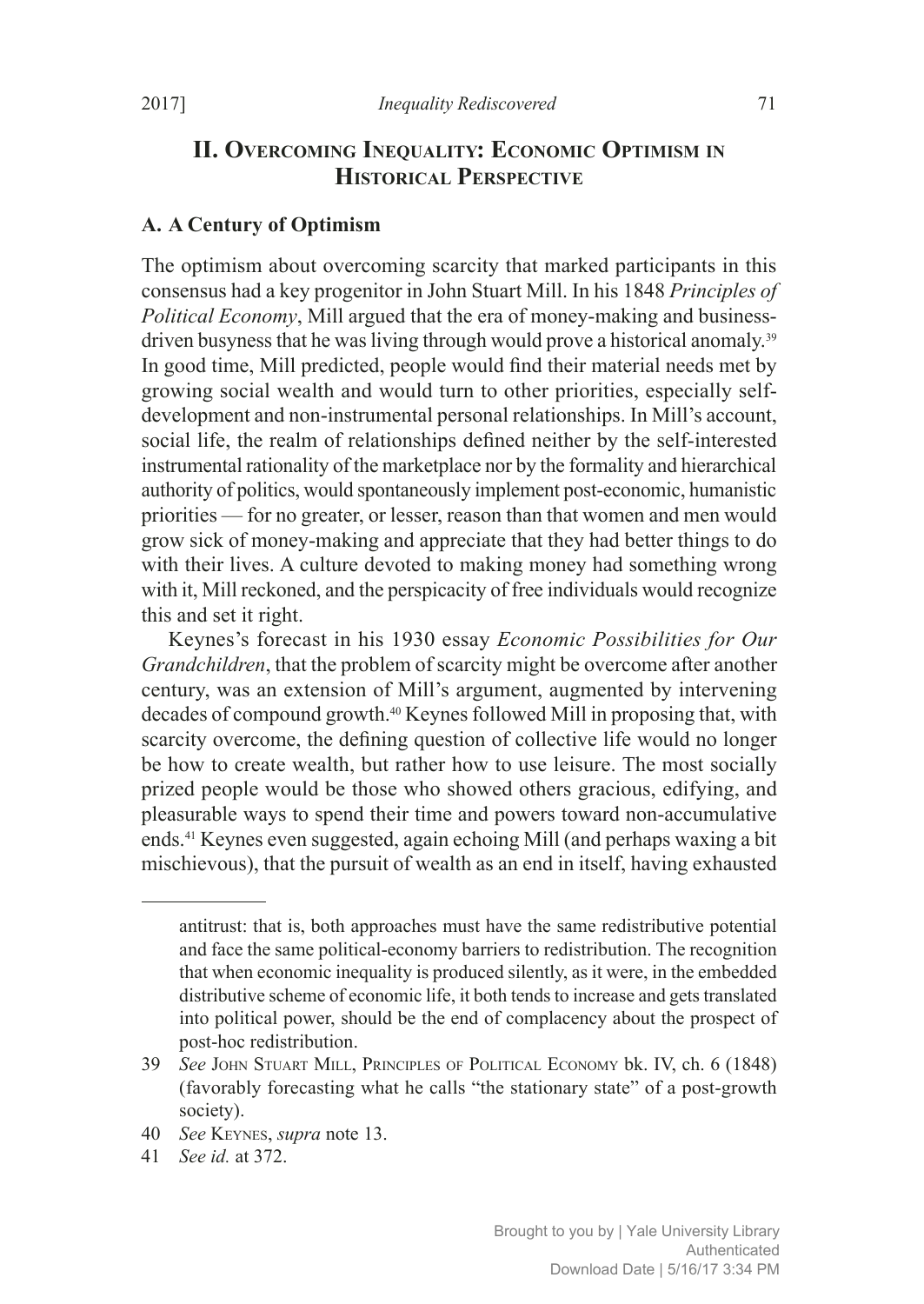its social usefulness, could be handed off with a shudder to experts in mental disorders.42 Like Mill, Keynes seemed to imagine that tastes for leisure and refinement would assert themselves spontaneously once material needs ceased to be pressing. The engine of capitalist wealth-production would cease firing, having used up its rude fuel of human cupidity.

By the end of the 1950s, the engine had not even slowed. This was the puzzle that Keynesian economist John Kenneth Galbraith set himself to examine in one of the twentieth century's major American social-theoretic treatments of wealth and scarcity, *The Affluent Society*. 43 Galbraith argued that Keynes's utopia of leisure had not arrived for two reasons. First was the perverse decision to maintain economic insecurity in a wealthy society: although the United States was rich enough to provide a decent and secure living for all, economic life continued to be shadowed by the prospect of vulnerability and deprivation for those who fared badly. Galbraith argued that whatever utilitarian rationale these fearsome incentives might have had in earlier, poorer eras that needed to make a priority of economic growth, such rationales could no longer apply in the age of affluence. The persistence of scarcity and economic vulnerability was a kind of collective neurosis in economic life — albeit one given a very real material basis by lawmakers' failure to provide security for all Americans in the form of social provision and protection in their employment.<sup>44</sup>

Second, Galbraith sought to explain the unsettling fact that the appetite for consumption of material goods had not abated, even as the economy provided nearly everyone with levels of material prosperity that, a century or even fifty years earlier, would have seemed to solve the problem of material want. Here he argued that the advertising industry produced new wants in pace with economic production, artificially keeping consumer demand high enough to stoke the engines of industry.45 To make this idea coherent, Galbraith distinguished between those wants that preceded the production process and those wants that were created as a part of the production process itself (the latter were described by Galbraith as wants fostered by advertising). He argued that human happiness could be promoted just as well by avoiding the creation of new wants as by satisfying those wants once they existed: after all, the level of satisfaction is a joint product of wants and the extent to which they are met, and one may achieve satisfaction as easily by subtracting inessential desires as by multiplying means of meeting them.

<sup>42</sup> *See id.* at 369.

<sup>43</sup> *See* John Kenneth Galbraith, The Affluent Society (1958).

<sup>44</sup> *See id.* at 98-120.

<sup>45</sup> *See id.* at 139-59.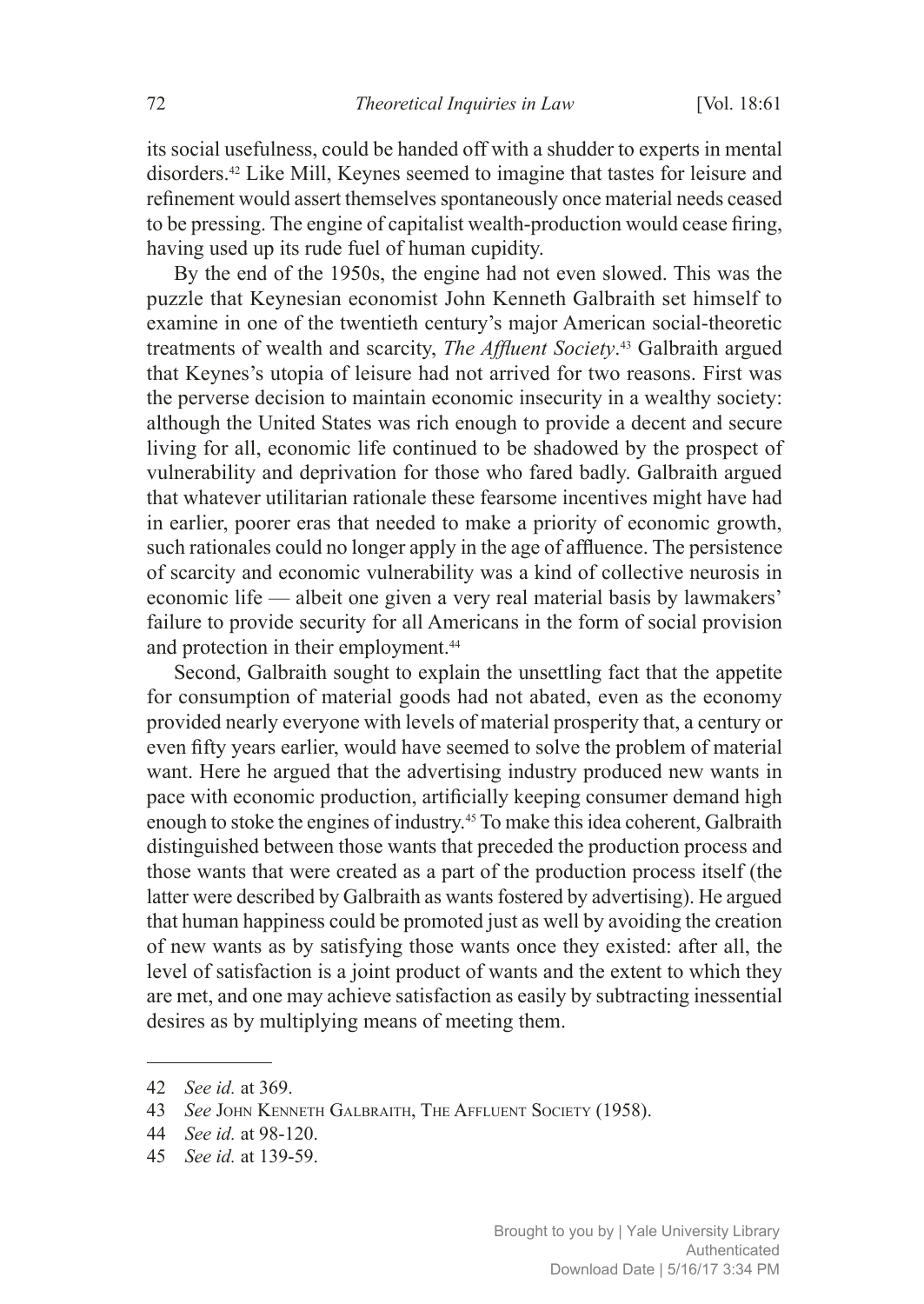In Galbraith's view, growing aggregate wealth was both an achievement and a problem; but the problem lay in the fact that Americans had not yet matured enough to take full collective advantage of their wealth's revolutionary potential. Galbraith argued that the way to do this would be by legislating, rather than simply waiting for, the culture of leisure and refinement that Keynes had forecasted.46 The legislation should take the form of social provision in personal economic security (job protection and pensions, for example) and public goods, the latter cultural as well as infrastructural. This was, in effect, the theoretical version of President Lyndon B. Johnson's Great Society: a program for a humanistic, post-materialist utopia of lifelong education, leisure, reflection, and self-development.47 Galbraith identified a vanguard for this change: what he called the New Class, a social stratum whose members valued work as a source of intrinsic satisfaction and self-expression, rather than a hard bargain of instrumental labor in exchange for the satisfaction of wants. This population was already moving into the post-material world of satisfaction through activity rather than things, in doing rather than consuming. The goal of any affluent society, Galbraith argued, should be to usher as many of its people as possible into this class, and so to realize the emancipating potential that wealth represented.

Galbraith's account, like Rawls's, rested on the assumption that the Keynesian state stood ready and able to realize the potential of affluence to solve the problem of scarcity and release people into a post-materialist society. Both of these assumptions — the availability of a post-scarcity situation and the capacity of the state to usher it in — came under pressure from both left and right in the decades following Galbraith's 1958 book.

#### **B. A Skeptical Turn**

*1. Doubts from the Left: Positional Goods and the Persistence of Scarcity* In his 1976 *Social Limits to Growth*, Fred Hirsch, an economist and former International Monetary Fund official, argued that his era's (then passing) optimism rested on a pair of historically contingent assumptions that increasingly failed to hold.<sup>48</sup> Hirsch made a linked pair of arguments. First, economic growth would not, of its own accord, overcome the problem of scarcity, and it therefore could not spontaneously make inequality obsolete. Second, economic growth produced a feedback loop from the economic to the political sphere

<sup>46</sup> *See id.* at 292-307.

<sup>47</sup> President Lyndon B. Johnson, The Great Society, Speech at the Univ. of Mich., Ann Arbor, Mich. (May 22, 1964).

<sup>48</sup> Fred Hirsch, The Social Limits to Growth (1976).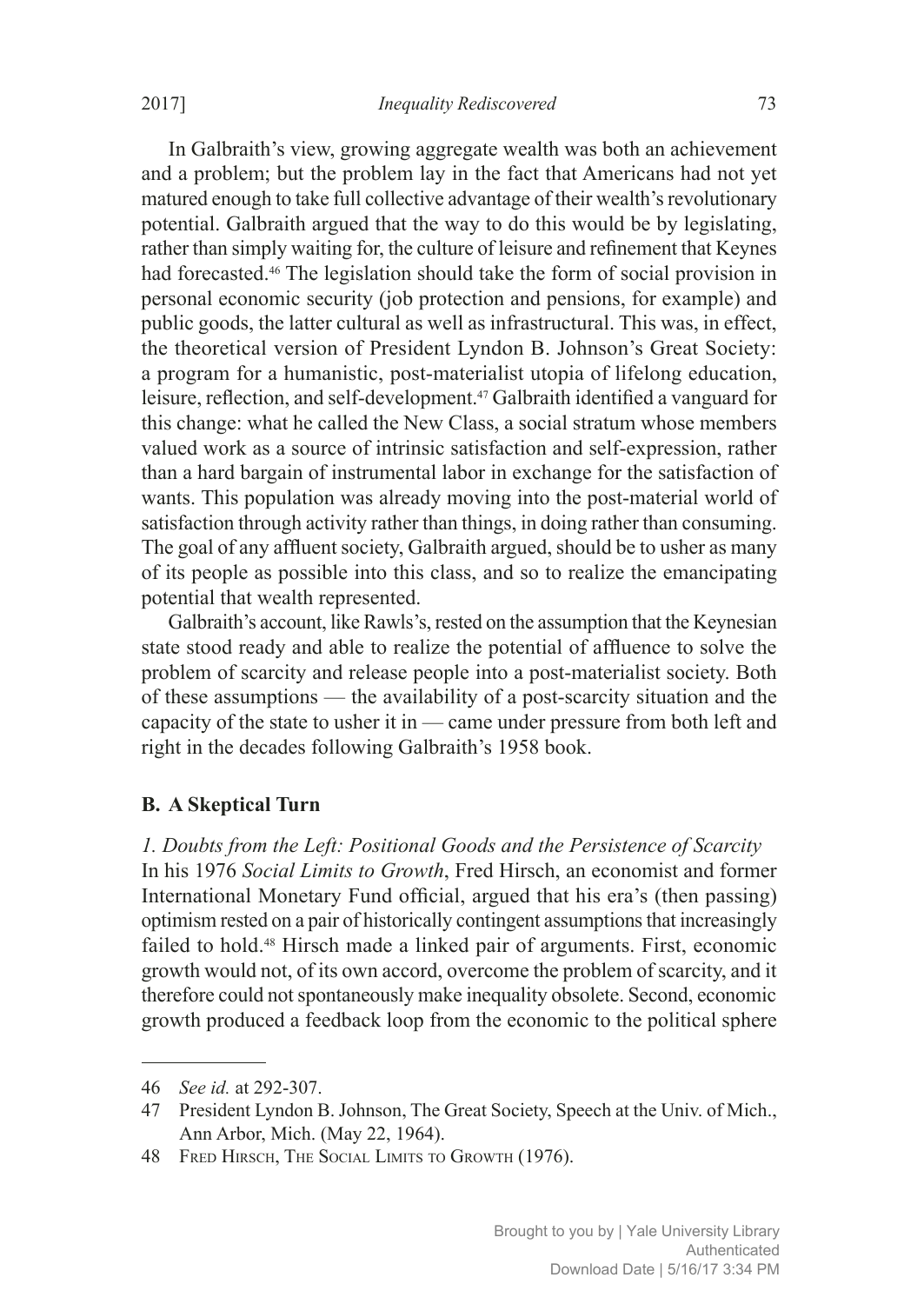that tended to undermine the role of government in stabilizing or mitigating inequality that postwar liberalism assumed.

### a. Positional Goods and the Limits of Growth

Hirsch argued first against the optimist contention that economic growth would tend automatically to overcome scarcity. Such optimism, he argued, rested on the assumption that the lion's share of economic demand would be for goods that served long-recognized material needs such as food and shelter. This, however, was an unwarranted extension from earlier periods of economic history. Economic growth straightforwardly serves needs of this sort as it progresses, producing more calories, bigger houses with more bathrooms, more consumer electronics, and so forth. But, Hirsch argued, economic development brought growing emphasis on *positional goods*, goods whose capacity to satisfy their owners or consumers is relative to what others have.49 Affluence created a paradox: the value of positional goods was eroded precisely by increasing material wealth, so that the satisfaction produced by economic growth was often a matter of two steps forward, (at least) one step back. While Hirsch's point was rather different from Piketty's, it similarly tends to undermine the confidence that increasing social wealth will translate consistently into better lives — in this case, not directly because of unequal distribution, but because of the degree and distribution of satisfaction resulting from growth. In this respect, Hirsch's analysis casts doubt on a version of what we have called the Kuznets assumption, and the heart of the general spirit of economic optimism that we are tracing here: the assumption that total growth will make most or all lives better.

Positional goods for Hirsch were mainly of two kinds. First — and less interesting for present purposes — were material goods subject to *congestion*, such as cars and suburban houses.<sup>50</sup> Those goods appeared luxurious when few people had them, but turned out to be much less enjoyable when widely distributed, precisely because wide distribution meant crowded roads and increasingly remote suburbs. Inasmuch as economic growth produces positional goods, it constantly undermines its own promise: what one sets out to achieve is less satisfying once one finally gets it, because now others have it as well, and this "congestion" reduces the material satisfaction that it provides.

Hirsch's second — and for these purposes more interesting — class of positional good is the *pure positional good*, the thing that is scarce by its nature, such as leadership positions or other bases of prestige. Hirsch's lead

<sup>49</sup> *See id.* at 27-70.

<sup>50</sup> *See id.* at 36-41.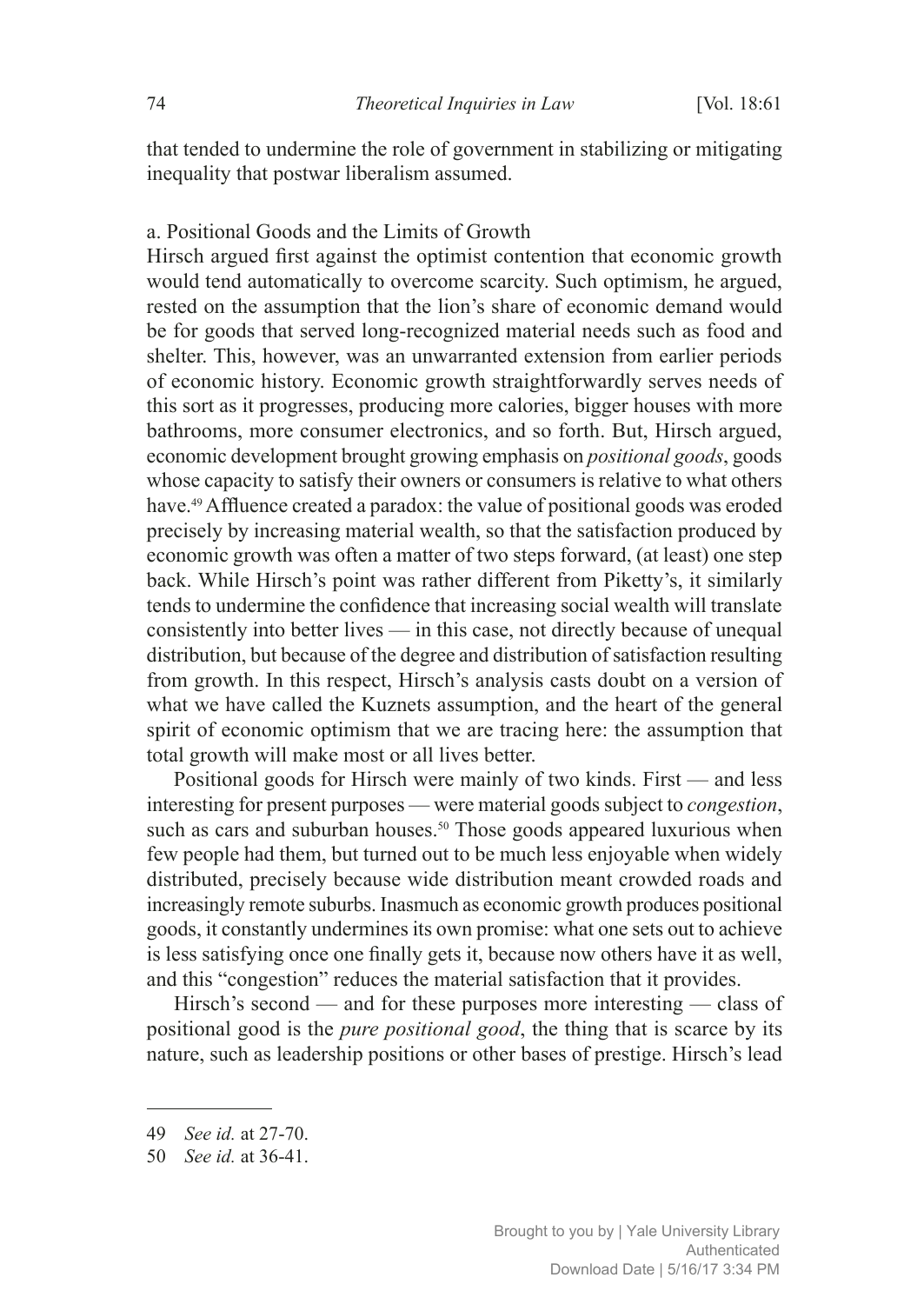example was higher education.<sup>51</sup> As material wealth increases, ever more spending flows into competition for positional goods, which do not increase in number (at least not in proportion to the increase in overall wealth). With increased competition for positional goods, pressure increases on universities to serve as sorting institutions, allocating leadership positions, prestige, satisfying work, and so forth. Results include longer certifying processes, increasing rates of matriculation, (one might add today) rising tuition, and, at the heart of the matter, years spent in education that is merely instrumental to achieving a positional good, or, even worse, purely defensive — like a home-security system, a way of avoiding a loss, the loss in this case being a decline in social standing. All these uses of wealth to pursue positional goods are, Hirsch argued, mainly social waste. Such waste is unavoidable in a materially wealthy society with a highly uneven topography of positional goods. Economic growth does not overcome scarcity, but displaces it from the material sphere to the positional sphere.

# b. Economic Feedback into Government

Hirsch's second argument pointed to the interaction between capitalism and democracy, and calls into question what we have called the assumption of Keynes: that an adequately competent, legitimate, and strong state can be expected to address such distributive problems as may arise in an economy of widely shared growth. Hirsch argued that the traditional agenda of economic development, associated with a broadly utilitarian state (whose policies were to be laissez-faire under the Benthamite dispensation, managerial in the Keynesian incarnation), was tenable only because of an indispensable boundary on the domain of economic self-interest. Individual economic actors were expected to pursue their self-interest to the full, but always within the rules of the game, while principled and public-spirited officials were charged with enforcing those rules in an even-handed fashion. But, Hirsch argued, these boundaries were unstable. Absent some independent social morality, there was no reason for people, professions, and industries not to try to manipulate and alter the rules in their own favor.<sup>52</sup> Reciprocally, there was no guarantee that officials would not put the rules up for sale, if not crudely and nakedly, then in the familiar, revolving-door style of capture that has become familiar in the capitalist regulatory state.<sup>53</sup> There was reason to expect these trends to grow more intense as the elevation of economic self-interest as a sole and sufficient account of rationality eroded what Hirsch (in what might have been

<sup>51</sup> *See id.* at 41-54.

<sup>52</sup> *See id.* at 117-36.

<sup>53</sup> Colin Leys, *The Cynical State*, 42 Socialist Reg. 1 (2006).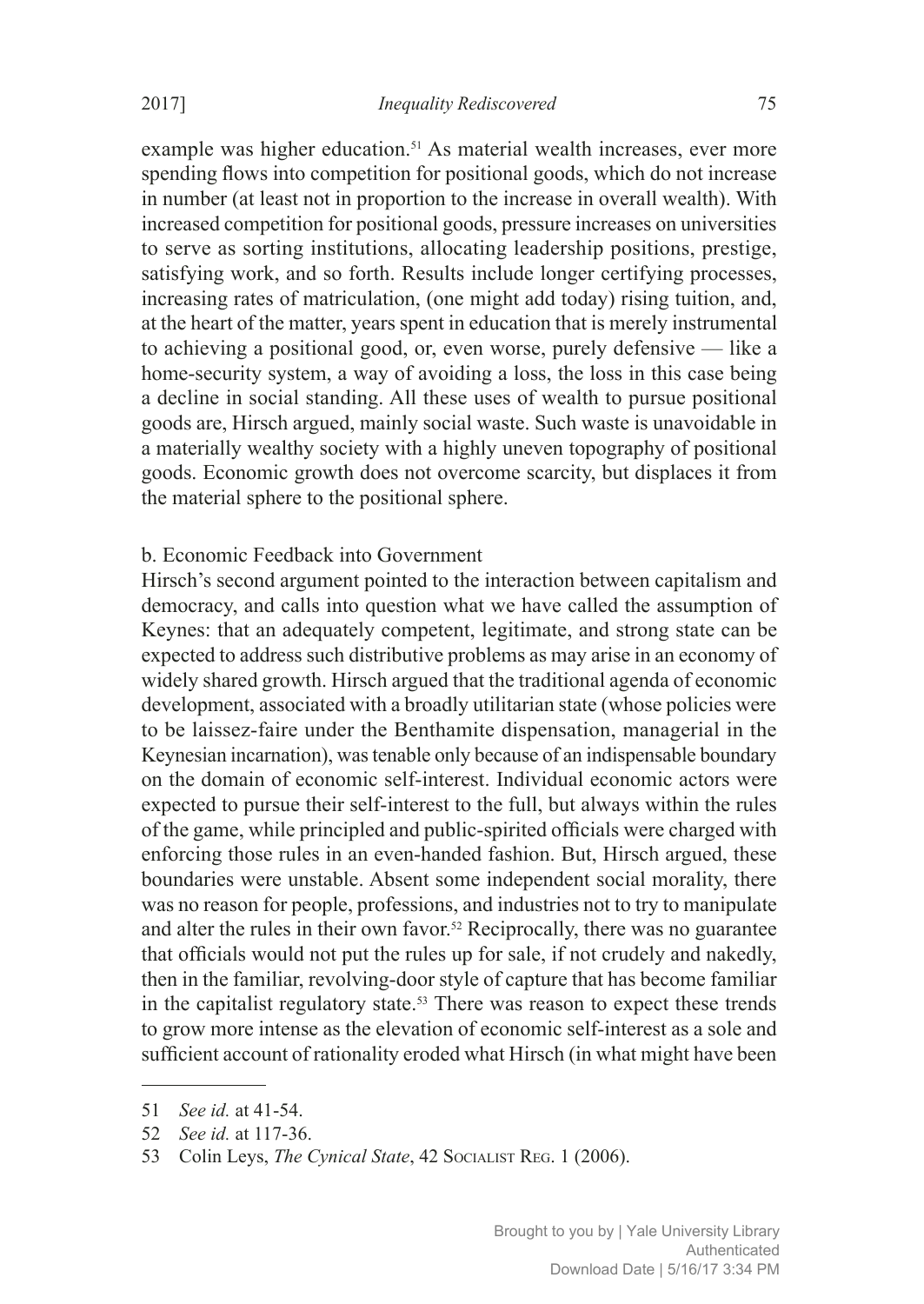a specifically British way of envisioning the problem) described as the quasireligious social ethics of businesspeople and professionals and the mandarin *noblesse oblige* of public officials. Such extra-market social ethics, Hirsch argued, was the implicit sociological linchpin of the regulated market that the Keynesian state supported; but the market's logic tended to undercut this *sine qua non* of its own regulation.

For these reasons, Hirsch argued, political intervention would be necessary to create a social state in which prosperity would not undercut its own promise. As he put it, the market provides a range of choices to the individual, but only politics provides the power to choose *among sets of choices*, that is, to shape the playing field and the rules themselves. Individual choice alone, even powered by increased wealth, would not deliver the long-promised escape from scarcity and insecurity. There was, of course, an irony in Hirsch's recommendation. The very reasons that egalitarian and market-restricting political intervention would become increasingly necessary to win the promised benefits of growing social wealth also presented barriers to that intervention, in the forms of self-interested economic bids for political influence and increasing effective demand to invest in positional goods.

#### *2. From the Right: Doubts About Democracy and Neoliberalism's Rise*

Even as the regulatory state became the assumed linchpin of twentiethcentury political economy, it was losing plausibility as a vehicle of specifically democratic decision-making. A line of argument widely broadcasted in the United States by Walter Lippmann and Joseph Schumpeter held that actually existing mass democracy could not instantiate any robust conception of collective self-rule.54 Voters were ill-informed, emotional, and often in sway of fantastical confusion. Majorities were contingent and transitory. Even at its most lucid, the will of the majority was simply visited on the minority with the arbitrary decisiveness of authoritarian dictates. The idea that democracy involved a collectivity deliberately choosing its direction was insupportable outside certain exceptional and archaic circumstances, such as the Greek polis or Swiss canton.

On this view, the most optimistic account of democracy that one could hope to sustain was that majoritarian elections provided a rule of decision

<sup>54</sup> *See, e.g.*, Walter Lippmann, The Phantom Public (1930) (arguing that existing schemes of majoritarian voting do not credibly approximate any plausible account of collective self-governance); Joseph Schumpeter, Capitalism, Socialism, and Democracy 250-83 (Harper Perennial ed., 1975) (1942) (arguing that actually existing democracy could be credibly understood only as a system of elite rotation).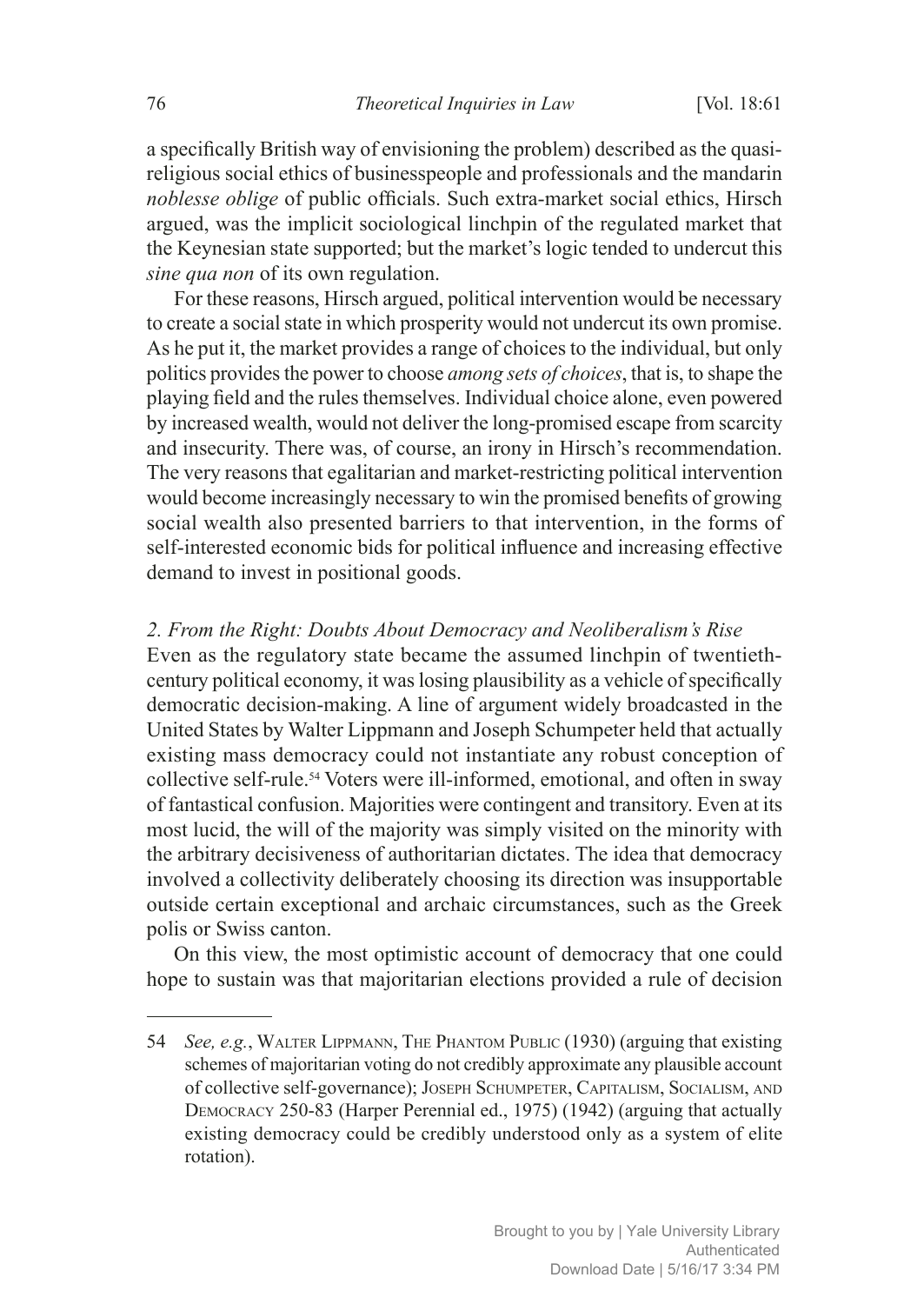to resolve contests among rotating elite factions without resort to violence — the position Schumpeter adopted.<sup>55</sup> Lippmann took a gentler tone but was not much more optimistic, describing popular majorities as weighing in occasionally on questions of great moment — not all that rationally, but more or less decisively — but otherwise little connected with the activity of governance, which was the work of institutions, not populations. The virtue of democracy, for these thinkers, was simply its status as a nonviolent procedure for determining which elite would control the state.

These arguments first appeared between the 1920s and the 1940s. They grew increasingly influential, however, as the period of anomalous economic equality began to recede. By the 1970s, a sophisticated body of public-choice literature portrayed government as, in effect, a subset of economic life: a congeries of rent-seeking by industries and constituencies, power-accumulation by bureaucrats, and, at worst, utopian flights of reformist fancy free of the discipline that cost-internalization imposes on private decisions.<sup>56</sup> Hirsch thus wrote in a world in which Galbraith's rather comfortable assumption of a legitimate, effective, and benign state was under considerable intellectual pressure. Recognizing the need for regulation was already a matter of reclaiming contested ground, not simply bathing in near-consensus.

The most comprehensive, sustained, and — in hindsight — emblematic attack from the right on Great Society optimism came from Friedrich Hayek. Hayek argued that, contrary to Keynes-style promises of post-material security, an economy could do its work only if it maintained a measure of insecurity and arbitrariness, and that social provision did not perfect the promise of economic development but rather undercut it.<sup>57</sup> Hayek proposed that the economy should be understood as an information-processing system, conveying data about the relative scarcity of goods, time, and talent, and the extent and intensity of desire for them.58 Effective communication of this data laid the groundwork for rational decisions about the tradeoffs between possible uses of resources that are the ligature of economic life. The key to this informational function was the price mechanism, which expressed the multifarious facts of economic

<sup>55</sup> The modern idea can be traced to Pareto on the "circulation of elites." *See* Vilfredo Pareto, The Rise and Fall of the Elites (1991).

<sup>56</sup> *See* Steven G. Medema, The Hesitant Hand 125-59 (2011) (presenting an excellent intellectual history of the rise of public choice analysis); *see also* RICHARD TUCK, FREE RIDING (2009) (raising a philosophical critique and historical overview of the foundations of rational choice theory in the social sciences).

<sup>57</sup> *See* Friedrich Hayek, *Social or Distributive Justice*, *in* The Essence of Hayek 62 (Chiaki Nishiyama ed., 1984).

<sup>58</sup> *See* Friedrich Hayek, *The Use of Knowledge in Society*, *in* The Essence of Hayek, *supra* note 57, at 211.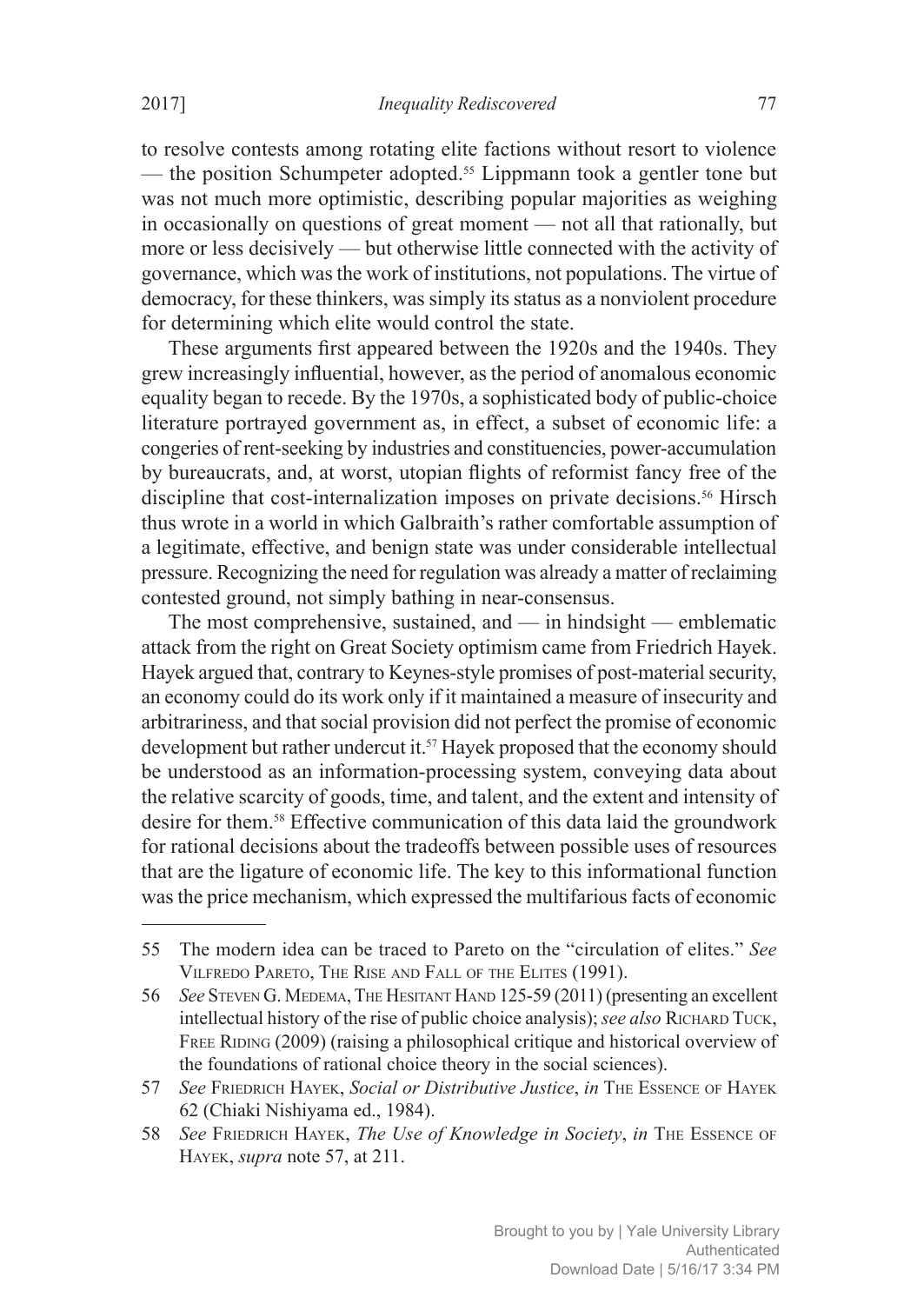life in uniquely succinct and usable form. Prices could do this work only if they were in fact allowed to coordinate decisions about the distribution and use of resources: every redistributive or regulatory mandate clogged and diverted the flow of information, turning a healthy vascular system of data into a swampy delta of drifting decisions.

The consummation of secure prosperity that Galbraith sketched would thus be, in effect, the end of economic life as Hayek described it, and its eclipse by the bureaucratic life of an administered state. One could expect such a state to be inefficient, arbitrary, and actuated by envious and irrational passions, quite unlike the relatively lucid instrumental rationality that the price system enforced on market choices. Faced with a choice between liberalism — which for him meant the classical economic liberalism of laissez-faire — and democracy, Hayek argued, one should prefer liberalism. The further democracy developed in the directions that Galbraith and Hirsch urged, the more it might force the choice.

On the strength of these arguments, Hayek has become the exemplar of the approach to political economy often called neoliberalism. The heart of this revival of classical economic liberalism is the claim that there is no viable alternative to a capital-friendly market system, and therefore any attempt to use state power to shape economic outcomes directly is an error. Less a program or system of thought than a constellation of programs united by an intellectual style, neoliberalism is sometimes bolstered by the claims that markets secure liberty and equality (which Hayek argued), fairness (which he did not), or welfare (which he did, but in qualified form). But the heart of the neoliberal position is a negative one: there is nothing much for the state to do but make and maintain markets.

As we have argued elsewhere, as a style of argument it also tends to conceal the distributive choices inherent in market-making policy, including deciding who will be subjected to market discipline, and in what manner — a judgment present in everything from the legal construction of labor markets to post-crisis bailouts.59 On this view, ambitious political projects will undermine liberty, equality, fairness, and welfare together. A market regime is the least-worst for all of these values. This is, increasingly, the intellectual mood in which revelations of growing inequality have appeared.<sup>60</sup>

These revelations have changed the intellectual mood of at least the mainstream public. However, doubts on both left and right were already present in the early 1970s and earlier, though they enjoyed different receptions. Positions such as Hirsch's, which suggested that dynamics internal to democratic

<sup>59</sup> Grewal & Purdy, *supra* note 14.

<sup>60</sup> *See* Symposium, *Law and Neoliberalism*, 77 Law & Contemp. Probs. 1 (2014).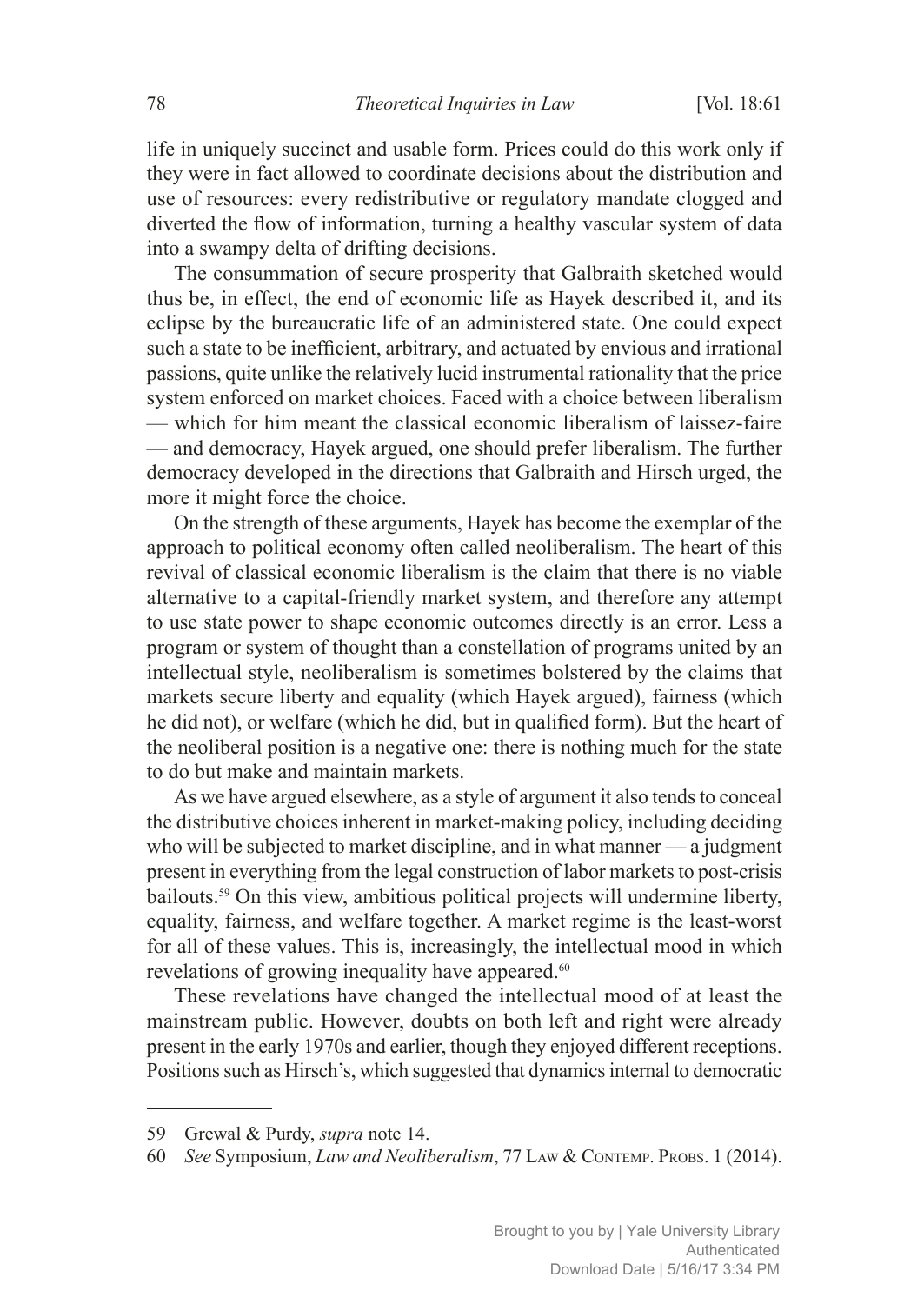capitalism would undermine its promise of widely shared and sustainable economic progress, were largely marginalized until Piketty's empirical findings shook a complacency that no theoretical conjecture had been able to budge. By contrast, right-wing doubts, as exemplified in Hayek's work, became part of the arsenal of attack on the redistributive ambitions of the postwar welfare state. From the release of *The Road to Serfdom*<sup>61</sup> (and its abridgement in the April 1945 issue of *Reader's Digest<sup>62</sup>*) Hayek's thought always had an American constituency among those who were never convinced to accept the role of government in the mid-century accommodation, the anti-New Deal voters who became Goldwater supporters and handed on their legacy to the New Right of Ronald Reagan.<sup>63</sup> Outside of certain academic subcultures, Hayek's admirers seem to have understood their position in political life and the legal profession as one of opposition in the 1970s, even as they found homes in a new generation of think-tanks and law-and-economics centers, and then in the Reagan-era apparatus of the Republican Party.

Indeed, over subsequent decades, a Hayekian view of economic life has greatly influenced the private-law side of the public-private division of intellectual labor sketched earlier. Its influence on the public-law side, along with that of Lippmann's skepticism about democracy and the merger of (specific versions of) political and economic thought in public-choice theory, forms a complicated story, but the broad outlines are clear. The influence of skepticism about the democratic credentials and instrumental efficacy of public action helped to erode confidence that the state could, or should, do more than pursue market-correcting economic policies. Self-confidence on the public side of the public-private split declined as the assumptions of publiclaw scholarship came to resemble those of private law, at least with respect to the competence and authority of the state. The limitations of our time in grappling with economic inequality may thus reflect not only the persistence of styles of thought formed by mid-century optimism, but also the denuding of a mid-century ambition for government during decades of skepticism. When Democrats took power in the United States in 1992 and again in 2008, for instance, they took as their main priorities deregulating and then saving the financial industry, expanding liberalized trade regimes, and extending health

<sup>61</sup> Friedrich Hayek, The Road to Serfdom (1944).

<sup>62</sup> *See* Angus Burgin, The Great Persuasion 87-89 (2012) (describing the *Reader's Digest* condensation of Hayek's book and its widespread public dissemination and use by conservative politicians).

<sup>63</sup> For two accounts of this history, told from rather different perspectives, see ANGUS BURGIN, THE GREAT PERSUASION (2015), and RICK PERLSTEIN, BEFORE THE Storm (2001).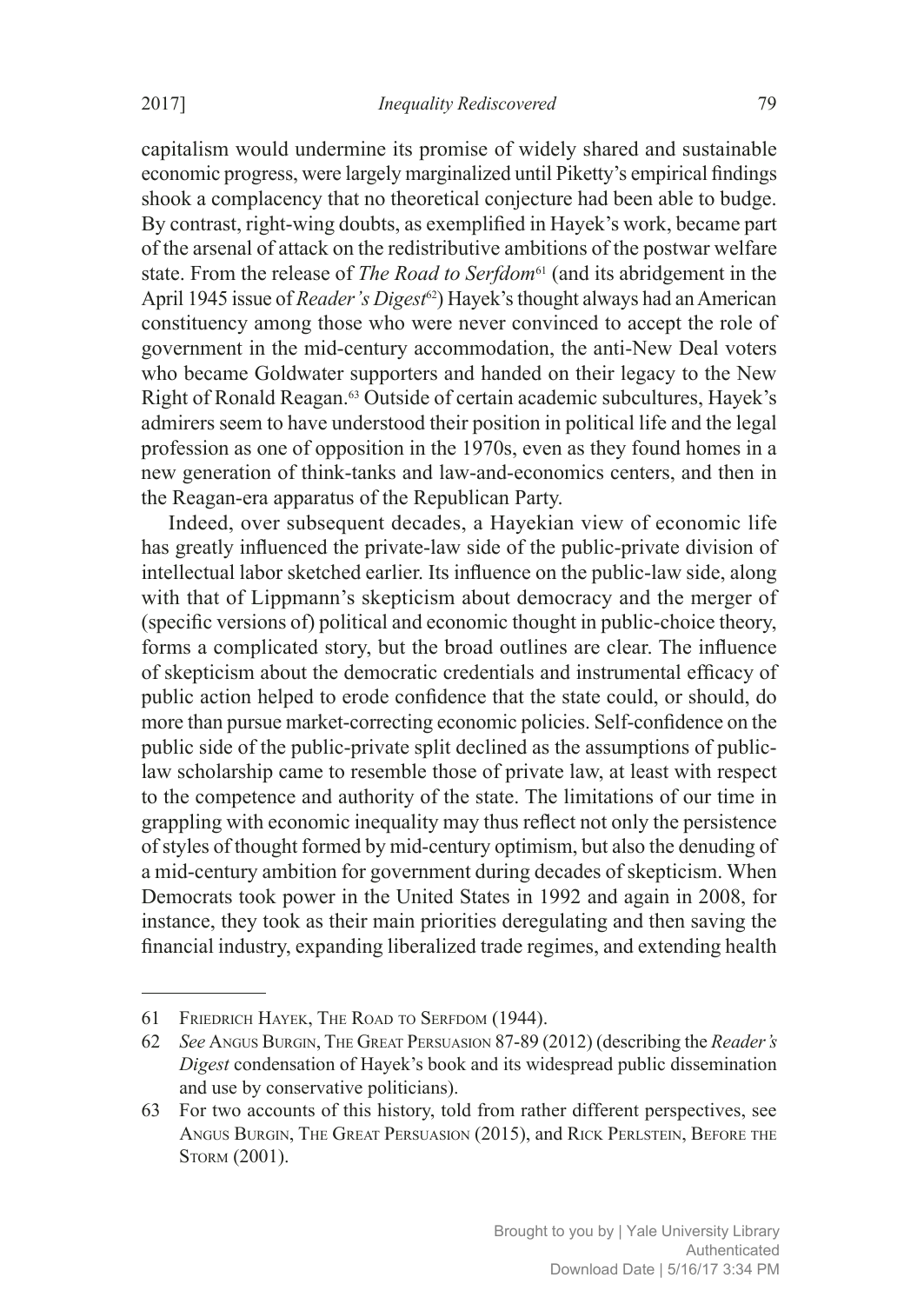insurance through market-modeled public-private institutions. In so doing, they declined a more radical agenda that might have meant pressing for labor power, aggressively redistributive public investments, or a mid-century model of direct public provision.<sup>64</sup>

### **Conclusion**

The recent "rediscovery" of economic inequality presents questions that legal practice and scholarship are under-prepared to address, in part because of the long shadow cast over both by earlier decades when many supposed that inequality had mainly ceased to matter, or was on its way out. This period of optimism contributed to a professional culture, legal liberalism, with an emphasis on procedural protections and formal rights that, in turn, shared an organizing premise with fields ranging from political philosophy to Keynesian economics: the remaining problems of distribution involved consolidating gains in wealth already achieved and ensuring that previously excluded groups enjoyed formal equality of opportunity. Inequality was ceasing to matter, and poverty, its final, residual form, would lose its war with the humanitarian state.

A qualification is worth stressing: of course this characterization sweeps too broadly to avoid counter-examples. Not everyone shared in the optimism that economic development in a democratic order would make inequality obsolete. Recall the significant share of leaders of the 1964 March on Washington who considered themselves democratic socialists.65 Moreover, it is important not to mistake what we are calling optimism for naivete. From Legal Services lawyers to John Rawls, the figures who have served in this Article as exemplars of a certain kind of optimism understood their work as emancipatory, whether in the openness and fairness of the legal system (including as it shaped social provision, the workplace, and the family) or in the understanding of what justice required. What marked them as creatures of their time was not a lack of transformational vision, but the belief that, however radical the policy means of this vision might be, in spirit it consummated the organizing principles of their institutions and their era.

That picture did not depend on a crude idea that Kuznets's tax-return studies adequately described the mechanisms of democratic capitalism: Galbraith,

<sup>64</sup> For a more extensive treatment of these themes, see Grewal & Purdy, *supra* note 14.

<sup>65</sup> *See, e.g.*, Bayard Rustin, *From Protest to Politics: The Future of the Civil Rights Movement*, Commentary, Feb. 1965, http://digital.library.pitt.edu/u/ ulsmanuscripts/pdf/31735066227830.pdf (arguing for economic reconstruction as the necessary future of the civil rights struggle).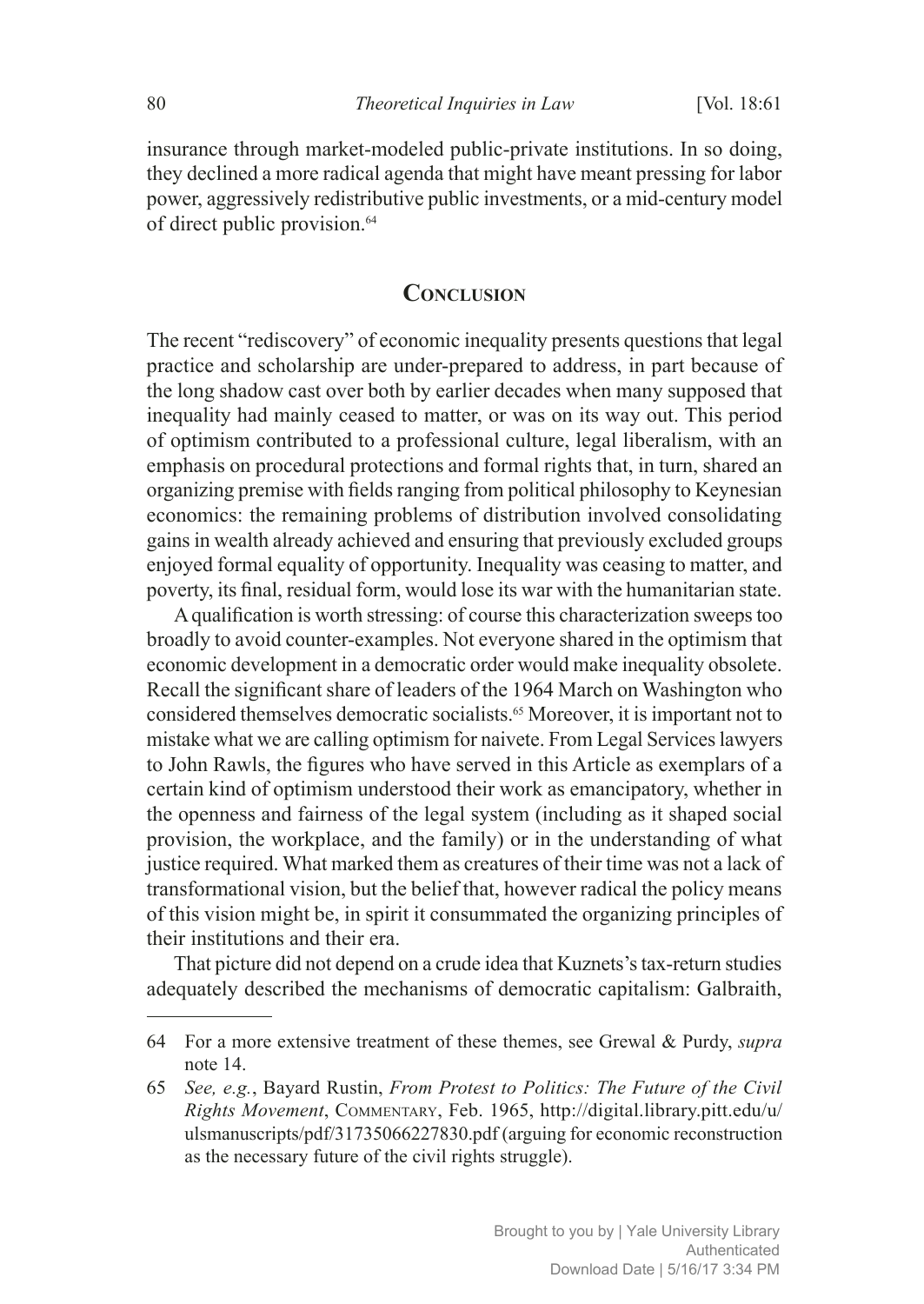after all, was the theorist of "countervailing power," the classic American formulation of social-democratic corporatism, in which unions, companies, elected officials, and public administrators steered the economic ship in semi-agonistic collaboration. What distinguished all of these figures was their working supposition, more or less articulate, that widely shared growth and mid-century institutions would remain the frame in which emancipatory reforms would take life and grow.

We have also sketched a "skeptical" intellectual history, a set of doubts about the mid-century accommodation, by way of Hirsch and Hayek. Although both figures are symptomatic of discontent with the mid-century accommodation, their positions represent alternative accounts of why that accommodation has passed. Hirsch's claim was that contradictions inherent in economic growth within a market order both limited progress in the satisfaction of human desires and eroded political governance of the economy. Hayek claimed, in contrast, that the ambition to govern economic life politically — the shared presupposition of Galbraith and Rawls — was incompatible with a liberal market order. Both regarded the accommodation named in the term "democratic capitalism" as less sustainable than its earlier theorists imagined, but they saw the difficulty as emerging from, so to speak, opposite sides of the dyad.

One of the major questions in today's political economy is why the forecasts of Keynes and Galbraith did not come true. Was it because Hayek's recuperation of market theory, combined with a long-running theoretical demotion of democracy, was intellectually right, and sensible policymakers saved the world from incipient statism? Or was it because, as Wolfgang Streeck has argued in terms that echo and extend Hirsch's, capital revolted against the broadly social-democratic mid-century accommodation that thinkers like Galbraith assumed and sought to perfect?<sup>66</sup> Put differently, is the surging inequality of recent decades a feature of the best of possible worlds, or of a world where a relatively egalitarian regime was recently dethroned and political institutions have been put to work creating the very market arrangements that produce and sustain inequality? Obviously, the stakes of this question are not small. They concern whether the inequality-generating logic of economic life limits and conditions the possible forms of democracy or, on the contrary, the real possibility of democratic decisions about the shape of the economy has been suppressed by a counter-democratic revolt of capital — albeit one that might have been expected given the dynamics of democratic capitalism.

The worst thought, from the point of view of those who prize relatively egalitarian arrangements, is that both branches of skepticism might be right

<sup>66</sup> Wolfgang Streeck, Buying Time: The Delayed Crisis of Democratic Capitalism (2014).